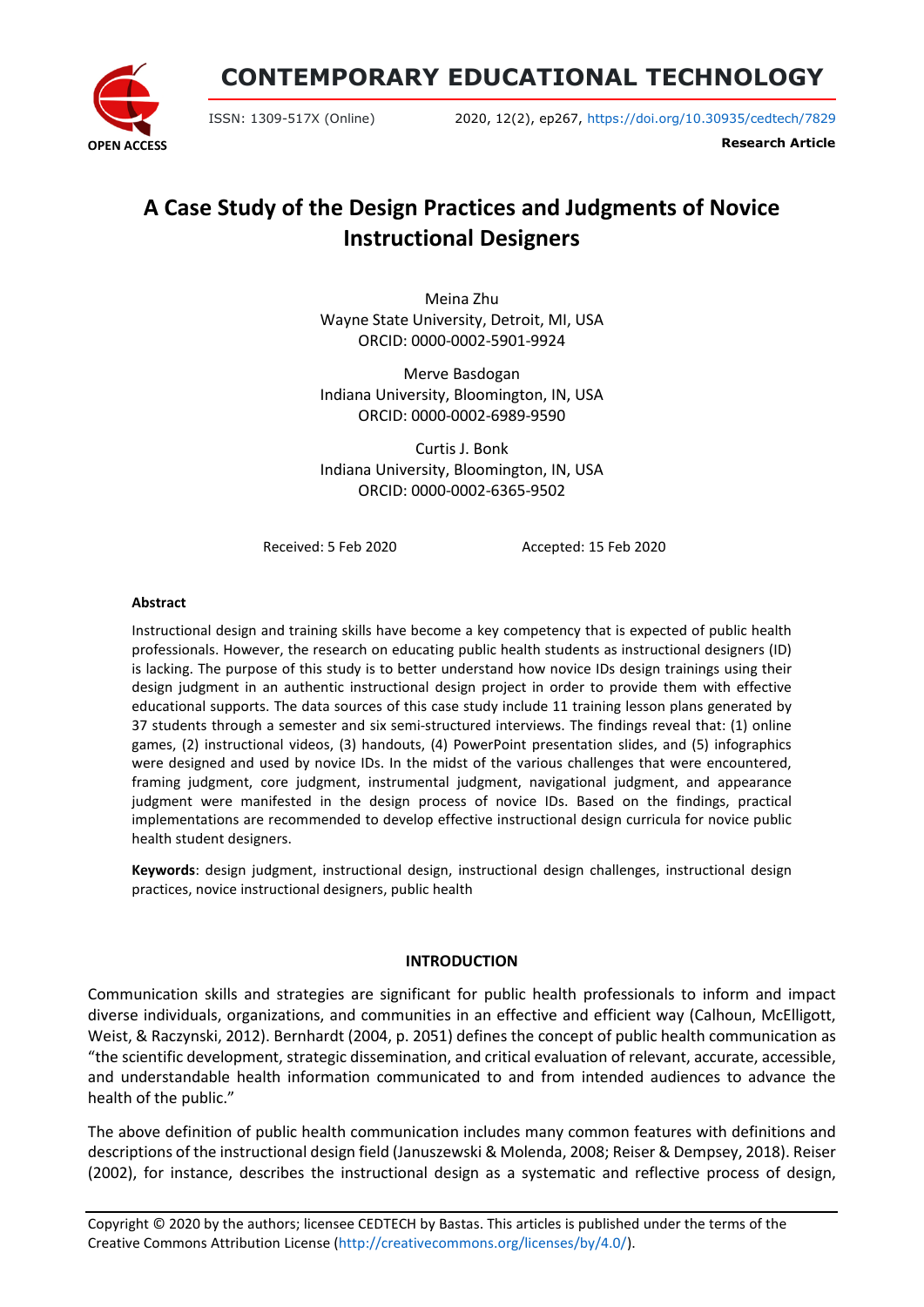development, implementation, management, and evaluation of learning and instruction. Based on this definition, instructional designers' (ID) responsibilities range from the design of training materials such as infographics, job aids, podcasts, flyers, instructional videos, and tutorials; such materials might be employed in the design of online, blended, and conventional courses and workshops. Since one of the main responsibilities of public health professionals is to educate the public, instructional design skills are essential to their success.

Research indicates that expert and novice instructional designers approach the design process differently (Cross, 2004; Kim & Ryu, 2014). For instance, instructional design experts have the ability to form meaningful problem representations through integrating a variety of information and resource considerations in accordance with their prior knowledge and experience (Ertmer et al., 2008; Rowland, 1992). Such findings indicate that novice instructional designers (ID) are more likely to capture the surface features of the design problem while missing opportunities for integrating and connecting different key issues. In comparison, experts more often can grasp the underlying principles and connections (Ertmer & Stepich, 2005).

Many government and foundation reports, as well as news stories, increasingly point to the need for professional instructional designers (e.g., Berrett, 2016; Intentional Futures, 2016; Kim, 2018; Richey, Fields, & Foxon, 2001; Riter, 2016). These reports are a sign that educators need to prepare competent ID professionals in instructional methods through solving real-world problems (Dijkstra, 2005; Jonassen & Hernandez-Serrano, 2002). However, studies have indicated that simply using problem solving methods to engage learners does not ensure that a novice will automatically transform into an expert (Dufresne, Gerace, Hardiman, & Mestre, 1992). As Sweller (1988) argued, the traditional means-end method to problem solving, primarily used by novices, is ineffective. To address this issue, Kirschner, Sweller, and Clark (2006) suggested providing scaffolded support and guidance to help novices acquire problem-solving skills.

There are myriad expectations for public health professionals including designing informational and persuasive communications and initiating marketing communication such as health literacy concepts (Calhoun et al., 2012). More specifically, instructional design and training skills have become a key competency that is expected of public health professionals. For instance, a common expectation of community health professionals is educating patients (Community Health Network). Browsing open positions listed at Indeed and Glassdoor, it becomes obvious that the healthcare field needs instructional designers. There are myriad advertisements listed for instructional design consultants, learning and development specialists, learning design managers, process trainers, documentation and training coordinators, digital learning designers, online course writers and designers, hospital education specialists, professional development specialists, active learning instructional designers, and much more. Not surprisingly, the "instructing skill" was listed as one of the key skills for community health workers by MyMajors [\(https://www.mymajors.com/career/community-health-workers/skills/\)](https://www.mymajors.com/career/community-health-workers/skills/); a website that helps students create a clear pathway to complete their degree.

Clearly, instructional design courses are now deemed crucial for public health students. Some universities, in fact, provide instructional design courses for public health students such as Chicago Medical School at Rosalind Franklin University and the authors' institution. However, the research on educating public health students as instructional designers is lacking. This case study examines design practices, challenges, and judgments of undergraduate students majoring in public health as novice instructional designers. The purpose is to better understand how they strategically select, plan, develop, implement, and evaluate learning tools and activities using their design judgment in an authentic instructional design project. Hopefully, the results can further inform public health educators of the necessary support structures that can be provided to students to acquire the necessary skills and experiences.

#### **PUBLIC HEALTH SCHOOL STUDENTS AS NOVICE INSTRUCTIONAL DESIGNERS**

The undergraduate public health school students involved in this research study were novice instructional designers who did not have any theoretical and practical experience with the instructional design.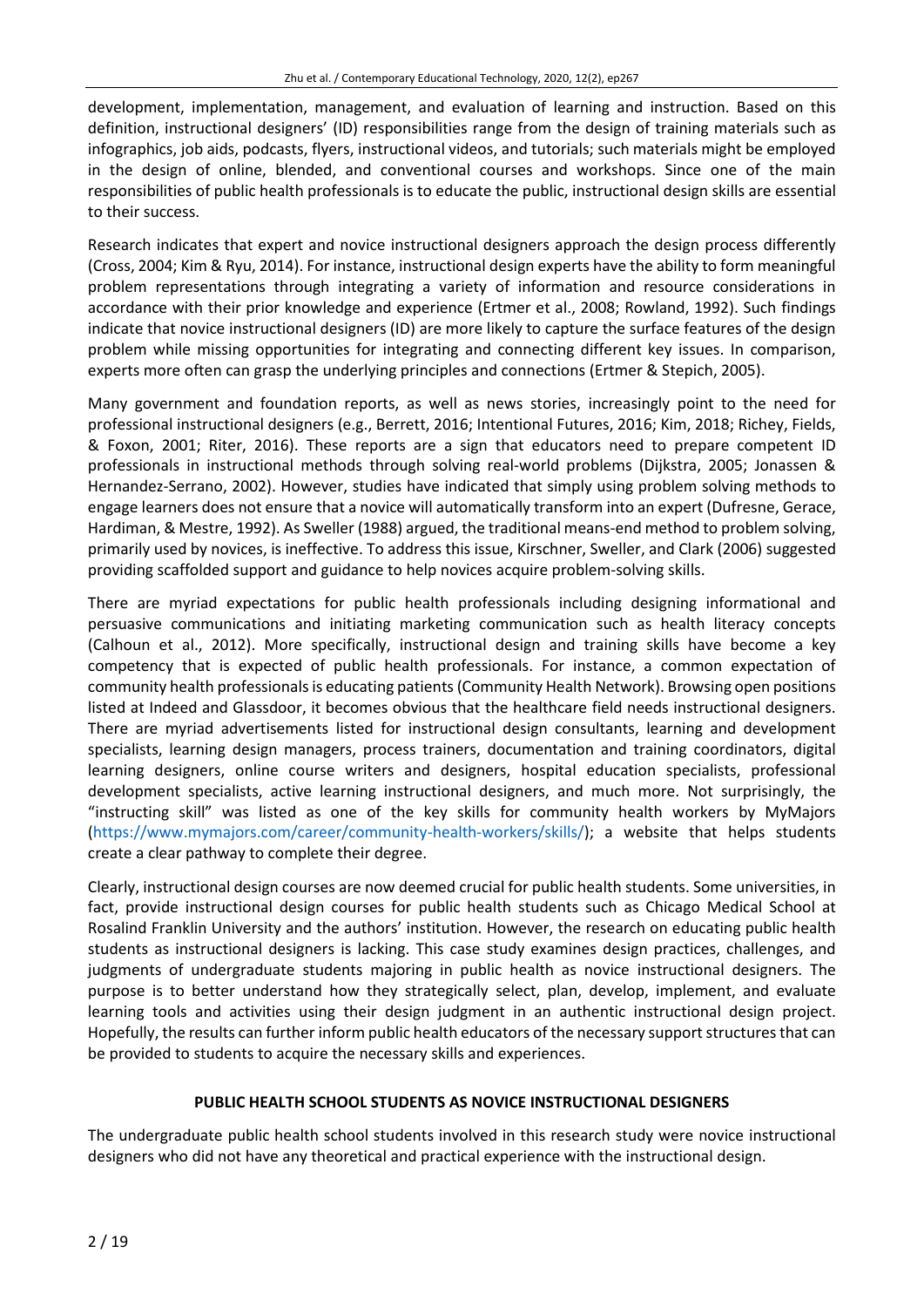Previous research has indicated that expert and novice designers approach design processes quite differently (Cross, 2004; Kim & Ryu, 2014; Rowland, 1992). For example, Cross (2004) observed that novice designers initially identify and explore sub-solutions in-depth, whereas experts, in contrast, constrain their focus to a limited number of initial alternatives.

In addition, Rowland (1992) indicated that experts spent more time on problem analysis. When faced with a design problem or issue, they use their knowledge repertoire to attempt to solve it. However, when information is not available, they attempt to infer it. In this way, they can elaborate on the problem in a richer or more elaborate way than novices who attempt to solve the problem quickly based on surface-related issues or differences. Therefore, novices tend to commit to a solution quickly and then give up when faced with significant challenges.

In a similar fashion, Kim and Ryu (2014) argued that novice designers are less effective at framing a design problem compared to expert designers. For instance, novices tend to change their original design concept when following design steps. Kim and Ryu (2014) proposed that instructional designers could use a design thinking rationality framework, which encourages designers to use higher level (i.e., second-order) semantic connotations and analogical leaps between domains to effectively frame design problems.

Perez, Fleming-Johnson, and Emery (1995) found similar characteristics concerning novice and expert designers. They indicated that experts used more design principles, spent more time understanding the problem domain, and drew solutions from their past experiences. Novices, on the other hand, lacked the knowledge that was important to translate theory into practice. They also adopted a solution too quickly and had difficulty generating more than one possible solution.

Novice and expert designers are sometimes associated with professional and nonprofessional designers (Verstegen, Barnard, &Pilot, 2008). Professional designers utilize systematic design and development models from prominent sources such as Dick and Carey (2008), Dabbagh and Bannan-Ritland (2004), and Morrison, Ross, Kemp, Kalman, and Kemp (2010). For example, the Dick and Carey (2008) model emphasizes the selection of media and delivery systems while designing and developing lesson materials and strategies. Nonprofessional designers, on the other hand, are subject matter experts (SME), teachers, instructors, or inexperienced designers who specialize in a specific subject area rather than in design. As noted by Saroyan (1992), nonprofessional instructional designers approach the task as a specialist and appear to be directed by their domain knowledge, whereas professionals seem to be directed by instructional design principles.

Given the ill-structured characteristics of the design task, designers have to make initial designs based on incomplete and uncertain information. In addition, they review and modify their decisions when new information is available (Greeno, Korpi, Jackson, & Michalchik, 1990). In other words, designers are expected to solve design problems that are complex, non-linear, and lack of standard solutions (Verstegen et al., 2008). Such findings also mean that the design process can only be partially planned in advance. Given thissituation, designers should be reflective practitioners (Schön, 1983) who constantly review, evaluate, and restructure their practices and take action based on the feedback coming from various sources in the design process.

As noted earlier, experienced instructional designers have a variety of knowledge sources and skills necessary for ill-structured design tasks (Rowland, 1992). Novice designers, on the other hand, seem to lack the required knowledge about possible solutions as well as the flexibility to generate new solutions during the design process. Thus, novices may need more efficient approaches that effectively support them to be able to handle complexities in the design process (Perez et al., 1995).

In order to facilitate novice designers' design processes, teachers can provide guidance and encouragement. According to Keller's (1984) foundational instructional motivation model (ARCS), teachers can facilitate student learning by getting their attention (A), offering relevant (R) examples, providing practice opportunities to enhance their confidence (C) and satisfaction (S). In this research, the researchers implemented a curriculum for novice designers by employing the steps of the ARCS model. In other words, we provided novice designers with theoretical information, technical tools, and examples. Then, our team observed and supported their independent design processes during their lab hours. Our purpose was to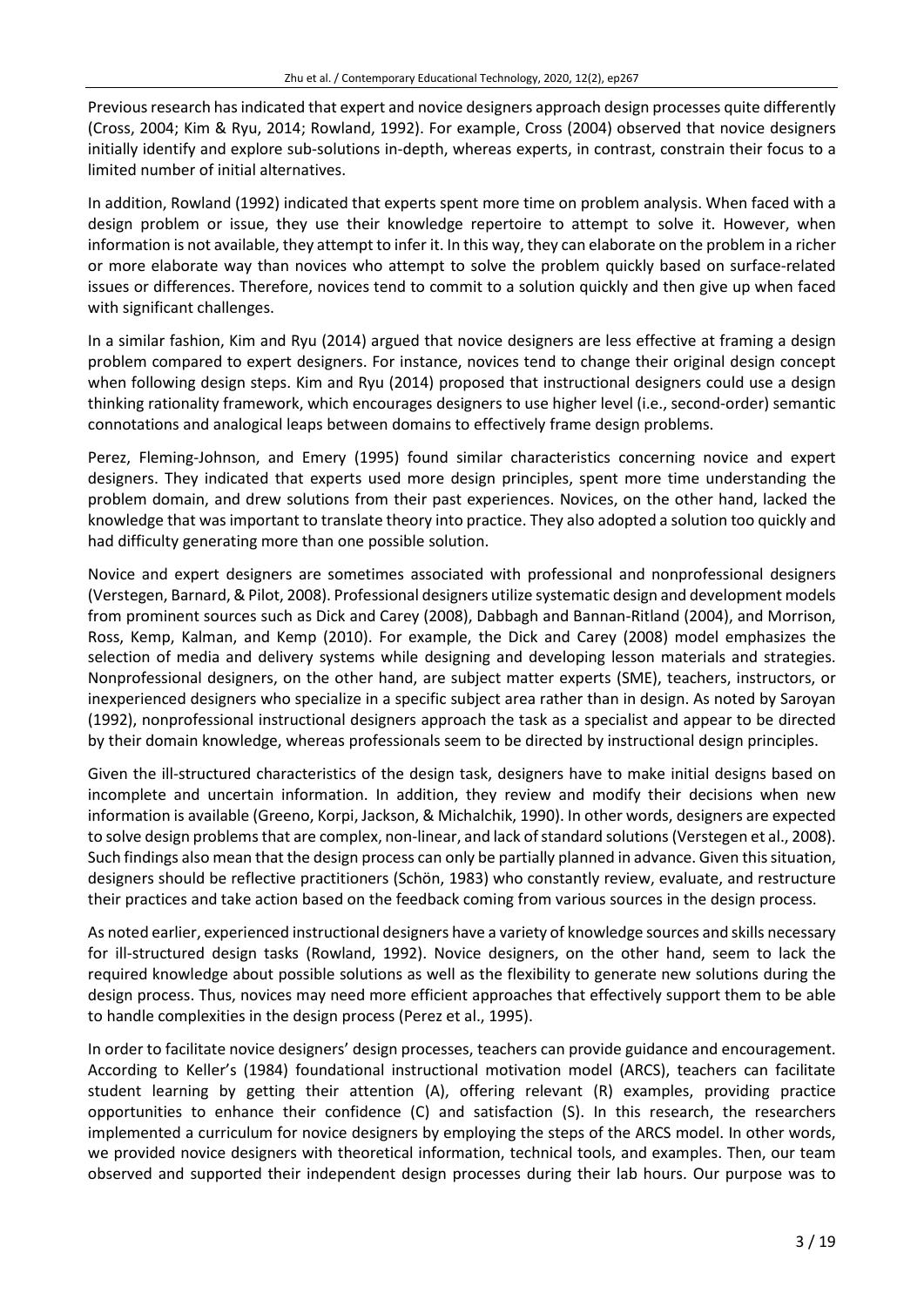better understand how we can provide more effective instructional support to novice instructional designers' (ID) in Public Health majors. We investigated their design judgment skills and analyzed how they approached design challenges in the different phases of the design process. The following section discusses the types of design judgments of instructional designers.

#### **INSTRUCTIONAL DESIGN JUDGMENTS**

Educators often provide prescriptive guidance to novice instructional designers through instructional design theories (Reigeluth, Beatty, & Myers, 2016; Reigeluth & Carr-Chellman, 1999), principles (Merrill, 2002; Silber, 2007), and models (Branch, 2010) intended to result in effective problem-solving. However, most instructional design theories also emphasize that there is no absolute correct design theory or model for designers. Complicating matters, designers often must make design judgments by themselves (Nelson & Stolterman, 2012; Smith & Boling, 2009). These judgments are used in the entire design process (Gray et al., 2015; Nelson & Stolterman, 2012). Nelson and Stolterman, (2012) argued that judgment does not depend on rules of logic, but, rather, on the accumulation of experiences. They further noted that such judgment is based on one type of knowledge that is related to the specific situation and inseparable from the knower.

Judgment usually deals with a specific situation. For instance, Honebein (2019) mentioned that instructional designers should consider the specific conditions and values to make judgments about useful instructional methods in order to design a learning experience. Conditions refer to objective facts including content, context, and constraints that shape the design. Values, on the other hand, deal with relatively subjective positions of the designer such as goals, priorities, and methods. According to Honebein (2019), instructional designers make judgments about an effective instructional design by considering both conditions and values.

Nelson and Stolterman (2012) identified 12 design judgments. These judgments include the following: (1) framing judgment, (2) default judgment, (3) deliberated off hand judgment, (4) appreciative judgment, (5) appearance judgment, (6) quality judgment, (7) instrumental judgment, (8) navigational judgment, (9) compositional judgment, (10) connective judgment, (11) core judgment, and (12) meditative judgment. These twelve judgments proposed by Nelson and Stolterman (2012) are listed below in the order described in their book.

• *Framing judgment* is used as an entry point in the design, which defines and embraces the space of potential design outcomes. Designers have to start the design process by setting the stage, by framing the situation, and by moving it toward a satisfactory outcome. Once designers conduct framing judgment, the design process will start.

• *Default judgment* is an effortless application of high-level skill without conscious deliberation or reflection.

• *Off-hand judgment* relates to what designers use once they are familiar with a skill, such as driving a car.

• *Appreciative judgment* refers to what is to be considered as background information and what requires attention as foreground. In other words, the designers use appreciative judgment to decide the priority of their various considerations; such as which aspects should be primarily focused on and require significant attention and which are less important or secondary issues or considerations.

• *Appearance judgment* is related to stylistic considerations that includes determination of style, nature, character, and experience.

• *Quality judgment* is a matter of the choice of material such as craftsmanship.

• *Instrumental judgments* deal with "the choice and mediation of means within the context of prescribed ends" (Nelson & Stolterman, 2012, p. 152). Anything that can be used as a means to a purpose can be considered as instruments (e.g., videos, technology tools, posters, marker boards, projection equipment, etc.).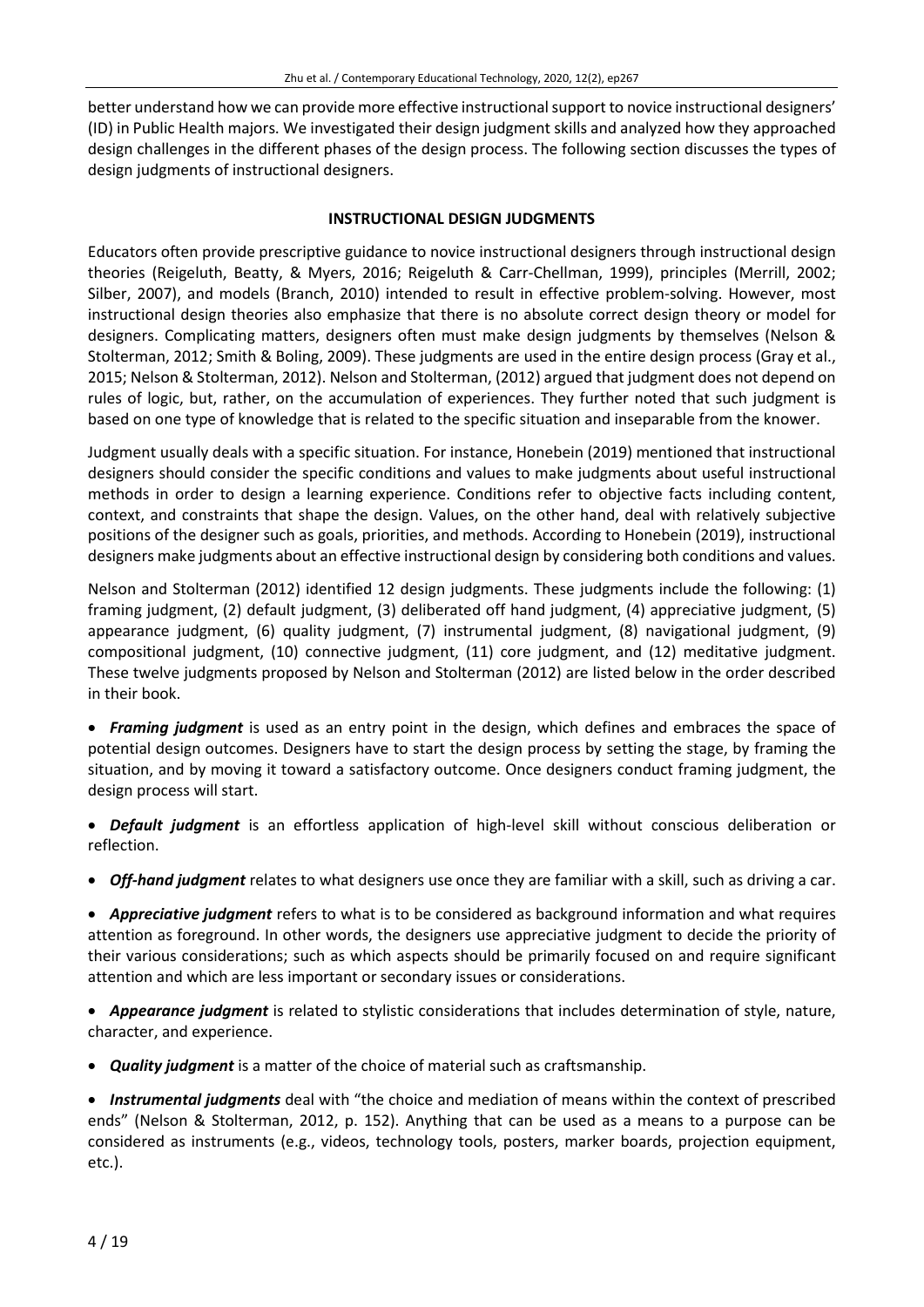• *Navigational judgment* is related to making the right choice in a complex and unpredictable situation. Designers should know when to follow the rule book and when not to.

• *Compositional judgment* puts things together in a relational whole.

• *Connective judgment* is to create a synthesis of different perspectives, as well as to build a functional assembly from the behaviors of different elements.

• *Core judgment* is usually buried deep inside us. However, such core judgments seem to be accessible through at least four channels: (1) the individual's character or genius, (2) designer's life experiences, (3) creative experiences, and (4) experiences of the sublime.

• *Mediative judgment* is used to balance different designer judgments. It is a means of managing and integrating the power of differences using a holistic instrumental approach.

A few scholars have recently provided insights into aspects of a designer's judgment. In a recent study, Boling et al. (2017) explored the core judgment of 11 experienced instructional designers. The study indicated that while designer judgment is rarely discussed in the ID field, these designers do seem to use core judgments in their design. In addition, Lachheb and Boling's (2018) study argued that instrumental judgment plays a critical role in instructional design practice. Accordingly, they suggested that educators develop ID's instrumental judgment. Whereas the above two studies explicated the use of "judgment," other studies have employed other termsto refer to the judgment. For example, Yanchar and Gabbitas(2011) explored the judgment used by instructional designers. They argued that designers used conceptual design sense, which entails a designer's assumptions and values, which need to be explicated through critical reflection.

Despite such inroads into the ID process, scant attention is paid to design judgment in practice (Boling & Gray, 2014); especially in relation to how novice instructional designers use judgment. Given that the understanding of design judgment can improve designers' design ability (Nelson & Stolterman, 2012), it is increasingly vital to understand the way that novice instructional designers frame and solve design problems as well as the knowledge that they use. It is also crucial to document and better understand the design strategies that they adopt, the way they manage resources and constraints, and how they monitor and evaluate the design process as a whole. Given that getting to know novice IDs' judgment can help educators obtain strategies to cultivate design judgment, this study is intended to help instructors and instructional designers better understand how instructional design works. A parallel goal is to offer guidance to public health educators when designing courses to improve IDs' skills.

To address the various gaps mentioned above, the current study examines novice IDs' design practices, judgments, and challenges that they encounter when they design training in the Public Health field for an authentic community. The purpose is to understand the design judgments used by novice instructional designers in order to provide better educational support to novice instructional designers from Public Health majors. In line with this purpose, the following research questions guided this study:

- 1. What learning activities and assessment methods do novice instructional designers design and use?
- 2. What are the challenges that novice instructional designers encounter when they design and develop various training situations?
- 3. How is novice instructional designers' judgment manifested in the design process?

#### **METHODS**

#### **Research Design**

In this research, a qualitative case study design was followed in order to empirically analyze persons, events, decisions, and projects within a real-life context (Thomas, 2011; Yin, 1994). Since the purpose of this paper is to investigate the design judgments of novice public health school students in the analysis, design, development, implementation, and evaluation processes of an authentic training development project, a qualitative approach was intended to provide rich insights to interpret their judgments.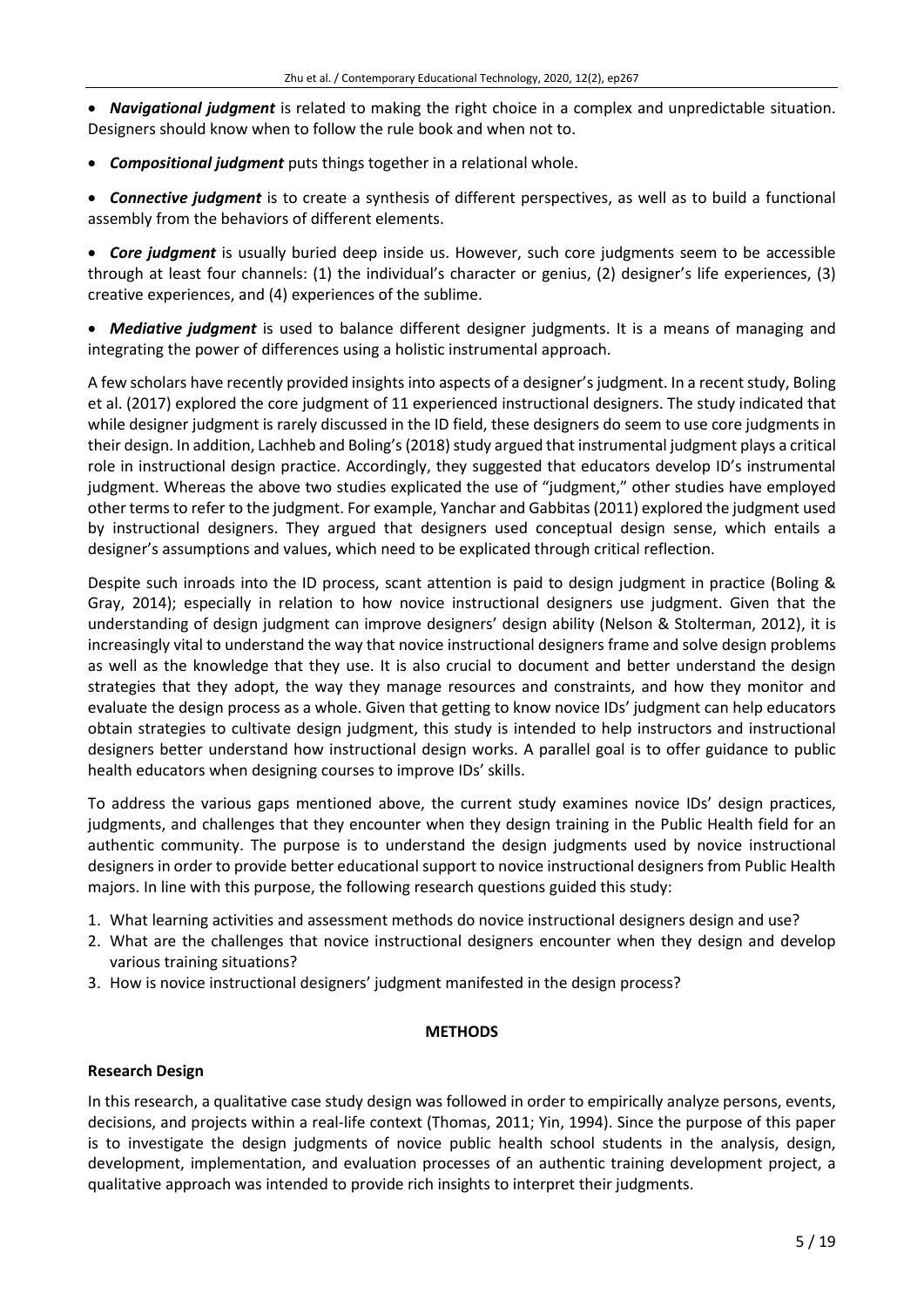**Table 1.** Course lesson plan example

| <b>Week Number Activities</b> |        |                                                       | <b>Assignments</b>                               |  |
|-------------------------------|--------|-------------------------------------------------------|--------------------------------------------------|--|
| Week7                         | Part 1 |                                                       | Lab Assignment 4: Design your own logo and       |  |
|                               |        | 1. Recap User Experience Test                         | submit it to the Canvas                          |  |
|                               |        | 2. Designing a Logo                                   |                                                  |  |
|                               |        | 3. Lab Assignment 5: Let's design a logo!             |                                                  |  |
|                               | Part 2 |                                                       | <b>Next Class:</b> Get prepared for the showcase |  |
|                               |        | 1. ID Project Workshop                                |                                                  |  |
|                               |        | Analyze the user experience test results<br>$\bullet$ |                                                  |  |
|                               |        | • Feedback on the evaluation report                   |                                                  |  |

#### **Context**

The research context is a three-credit multimedia design course offered to undergraduate students majoring in a School of Public Health at a large Midwestern university in the United States. In this course, students were introduced to the multimedia production process with an emphasis on basic skills and knowledge in instructional design, visual design (prototyping, infographics design, data visualization, Web design, etc.) and audio/video design. Students were expected to collaboratively develop a training that teaches a specific audience either a process or a concept about a public-health topic and an e-portfolio presenting their professional information for potential future employers. The grade distribution of this course included: participation (8%), laboratory media design and development assignments(40%), instructional design project (25%), e-portfolio (20%), and final presentation (7%).

The course lasted 16 weeks. The major assignment of the first eight weeks wasto design, develop, and deliver a one-hour lesson or training on public health topics. The course content covered the concepts and principles of instructional design and visual design, accompanied by instructional and media design and development practice in a laboratory session (see **Table 1**).

Each week, the students were exposed to theory and concepts as well as hands-on applications of that content. The first part of class each week incorporated lectures on theoretical content, such as the concepts, rules, and examples. The second half was a lab session involving hands-on activity time in which students applied what they learned in the first class and worked on their projects independently or in a group. Meanwhile, in assuming a consultative role, the instructors were present for assistance orsupport if needed.

Once students learned instructional design models and visual design principles, they applied what they learned into design practices such as designing their lessons, brochures, infographics, advertisements, logos, etc. As an example, **Figure 1** displays several student works on designing a logo for a health promotion campaign or health-related company. Before this assignment, students were informed about the significance of a logo for a company or an institution. Next, they were shown several popular companies' logos and the stories behind of their designs such as Starbucks, Google, FedX, and Adidas. The intention of this project was to inform students that each visual design should tell us a story and communicate the value of the institution. In the end, students independently designed their logos with or without the facilitation of instructors during the lab sessions.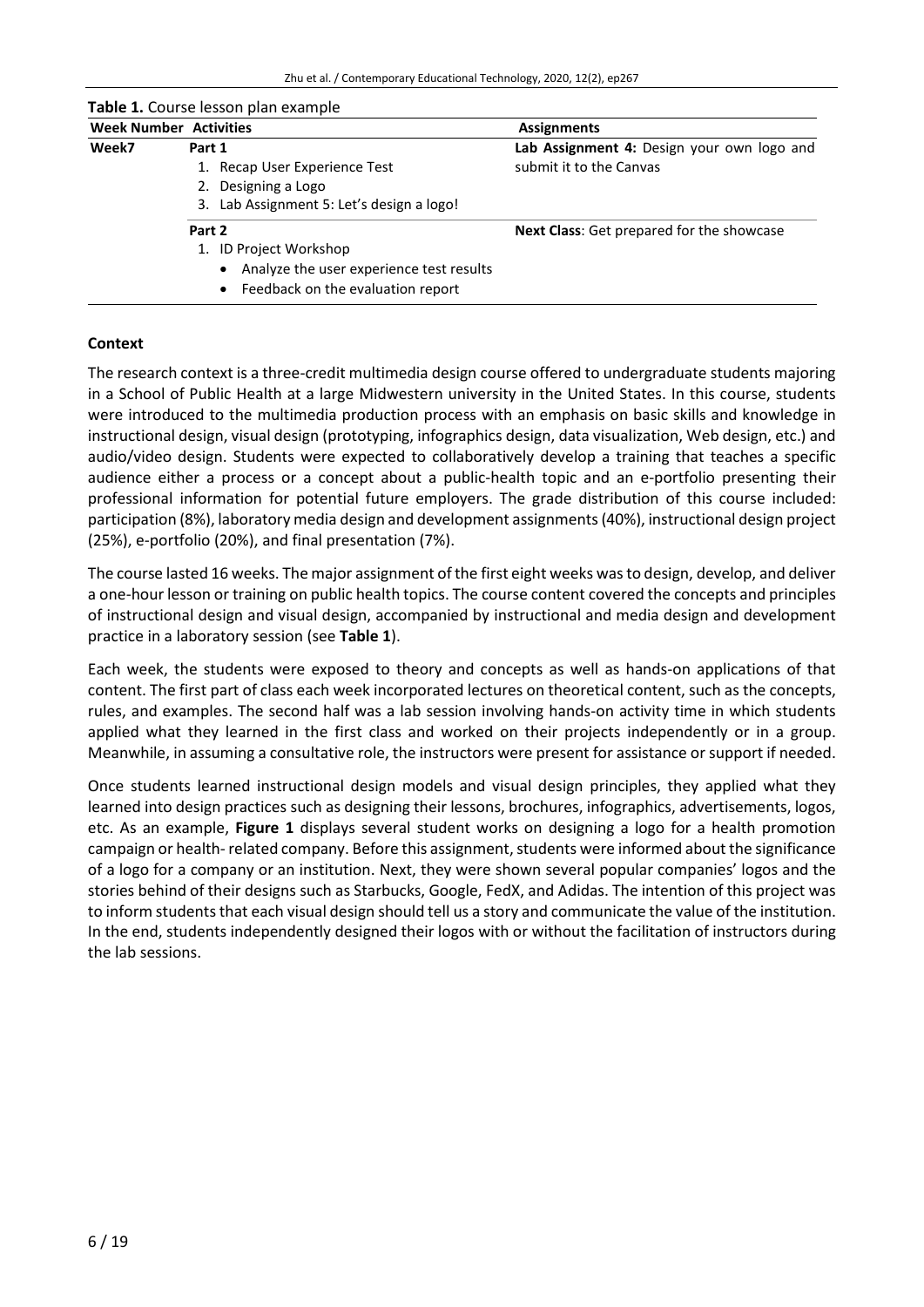

**Figure 1.** Public health students' design work related to logos

The instructional design procedures used in this course are known as the ADDIE approach which stands for "analysis, design, development, implementation, evaluation" (Branch, 2009, p. 2). The media that they designed could be used in their lesson plan and teaching. Students worked on this capstone assignment for eight weeks in groups of two or three students. The total number of the groups was 11. Students regularly recorded their analysis, design, development, implementation, and evaluation process into a shared Google document which was accessible to the instructors and the group members. Course instructors provided weekly consultation throughout the project. At the end of the eighth week, the students implemented their training with an authentic audience.

For the second eight weeks, the major assignment was to create an e-portfolio to demonstrate their knowledge and skills. In the meantime, they also kept working on media design and development such as a website evaluation, concept map, instructional video production, podcast production, data visualization, and 3D design and printing. They had the option of placing their production on their e-portfolio website to showcase their learning and production. At the end of the semester, students did a brief five-minute presentation on what they had learned and achieved in this course.

The course had two sections with a total of 37 students enrolled in the Spring of 2018. The two sections were taught by two different instructorsfrom the instructional technology department of the university. To engage students, the course instructors used multimedia and presentation tools such as Nearpod for presentations and Kahoot! for fun quizzes.

# **Data Collection**

The data collection methods in his study included semi-structured interviews and document analyses for a better understanding of novice instructional designers' judgment when they design training for the community.

# *Interviews*

Based on an extended literature review, a nine - question interview protocol was designed. Interview questions included their general experiences of designing their lesson plans, specific questions on their design process and design rationale, and the various design challenges that they have encountered.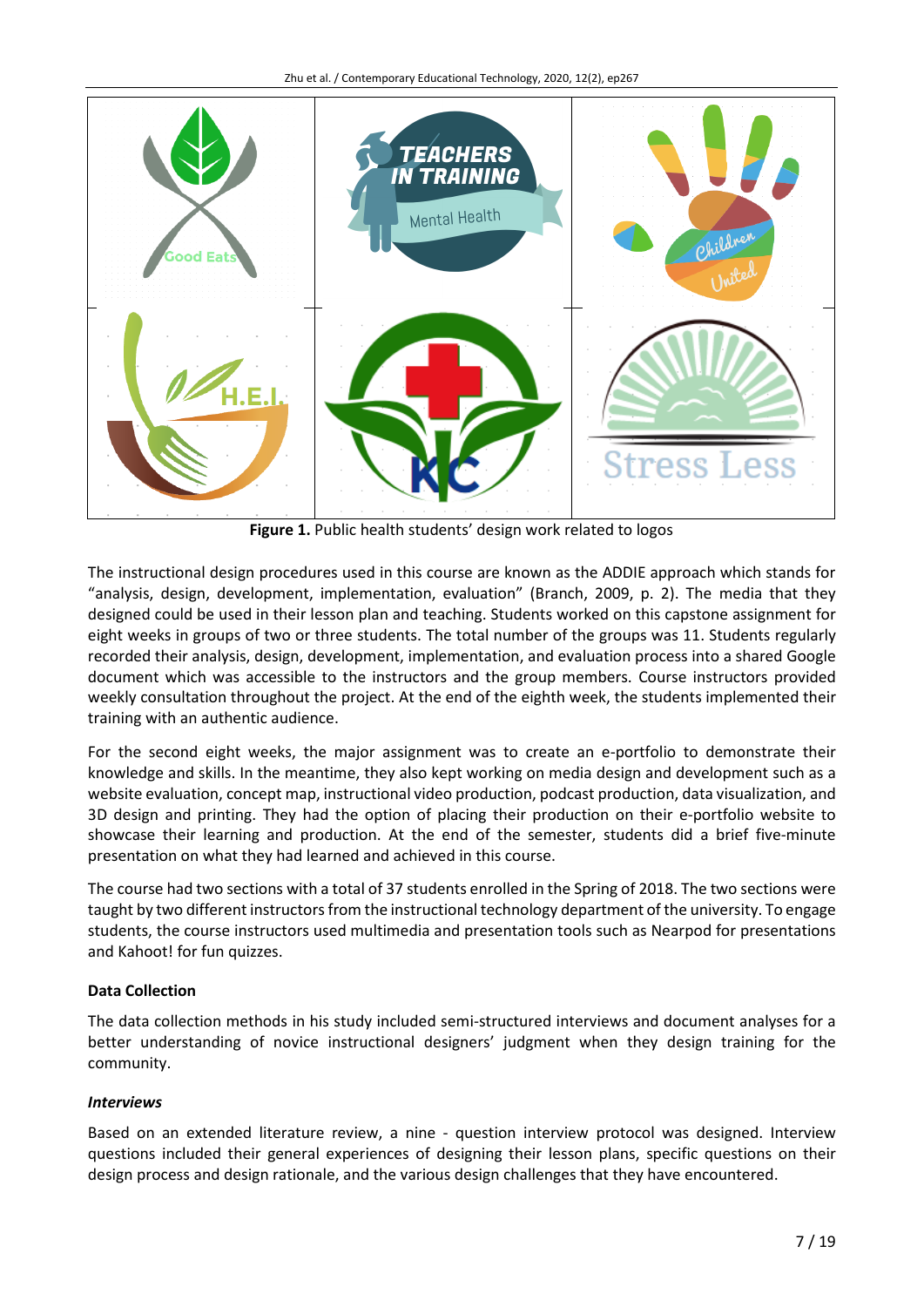We recruited interviewees by disseminating information to students in their face-to-face multimedia design course. Two of the researchers were instructors of that course. After recruiting volunteer students, each researcher interviewed the participants that they recruited. Researchers conducted face-to-face interviews on campus based on participants' preferences. The six interview participants were undergraduate students majoring in community health. Semi-structured interviews lasting 20-30 minutes were conducted with the volunteer students at the end of the semester.

#### *Document analysis*

Eleven lesson plan documents written by 11 teams throughout the semester were analyzed by two of the researchers. Each researcher cross-checked each other's analysis results to achieve consensus.

#### *Data analysis*

Two researchers co-analyzed the interviews and project reports using thematical analysis (Braun, Clarke, & Rance, 2014) to make valid and replicable inferencesfrom verbal, visual, or written data. The interviews were transcribed through Kaltura and manually checked by the researchers. After transcribing the interview data verbatim (Paulus, Lester, & Dempster, 2013), we selected one student transcript as a sample, independently read it, and identified codes (the smallest unit of information), categories (the next level of information), and themes. The unit of analysis for this transcript review was the meaning unit. When complete, these researchers continued to analyze the remaining five interview transcripts individually for additional findings. That document analysis followed the same analysis methods.

An expert on design thinking was invited to revalidate the data analysis results to ensure the validity of the analysis. Through an iterative process of individual and collective analysis of the rest of the transcripts and documents, three final themes (e.g., learning activities, design judgment, and challenges) emerged with 17 categories.

#### **FINDINGS**

In an attempt to answer each of the three research questions, the aggregated results of the interview and document analyses are provided below. The goal, of course, is to better understand design practices and judgments of novice public health school students.

## **RQ1: What Learning Activities and Assessment Methods do Novice Instructional Designers Design and Use?**

The analysis of the interview and lesson plans yielded five categories of learning activities to support the instruction, namely: (1) online games, (2) instructional videos, (3) handouts, (4) PowerPoint presentation slides, and (5) infographics. Each are detailed below.

#### *Online games*

Online interactive games such as Jeopardy games and Kahoot! (see **Figure 2**) were listed by some groups as engagement tools. One group member stated:

We will create three different games of Jeopardy, that all contain different questions to allow students to work with many other students, as well as answer different questions throughout the interactive game. Jeopardy allows for us to incorporate all of the categories that we cover within our presentation. The categories will include matching foods with their food groups, the daily recommended allotment for foods/food groups, healthy options vs unhealthy options, creating a healthy meal, and healthy food options on campus. Jeopardy will allow the students to have to recite what they have learned without any help, as well as having to retain knowledge from six different categories.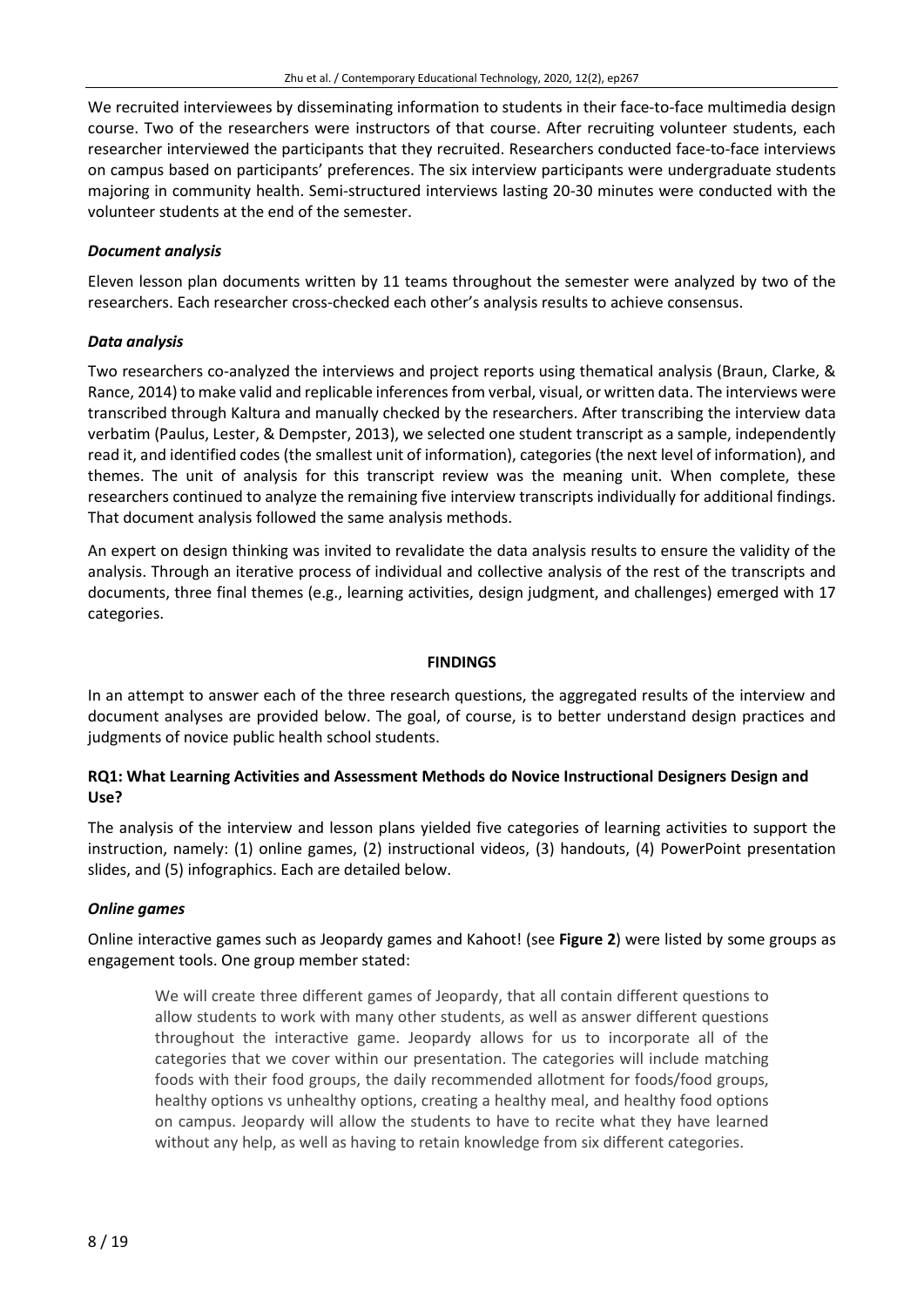

Figure 2. Example from Kahoot! game prepared by public health students to test audiences' knowledge on sexually transmitted infections



**Figure 3.** Instructional video examples from public health student course projects

# *Instructional videos*

Instructional videos are the educational tools that explain key concepts, information, or step by step processes. In this study, students used instructional videos to demonstrate the outcomes of negative behaviors or as an engagement strategy (see **Figure 3**). For example, a group that focused on sexually transmitted infections (STI) used an instructional video to display knowledge of the dangers of improper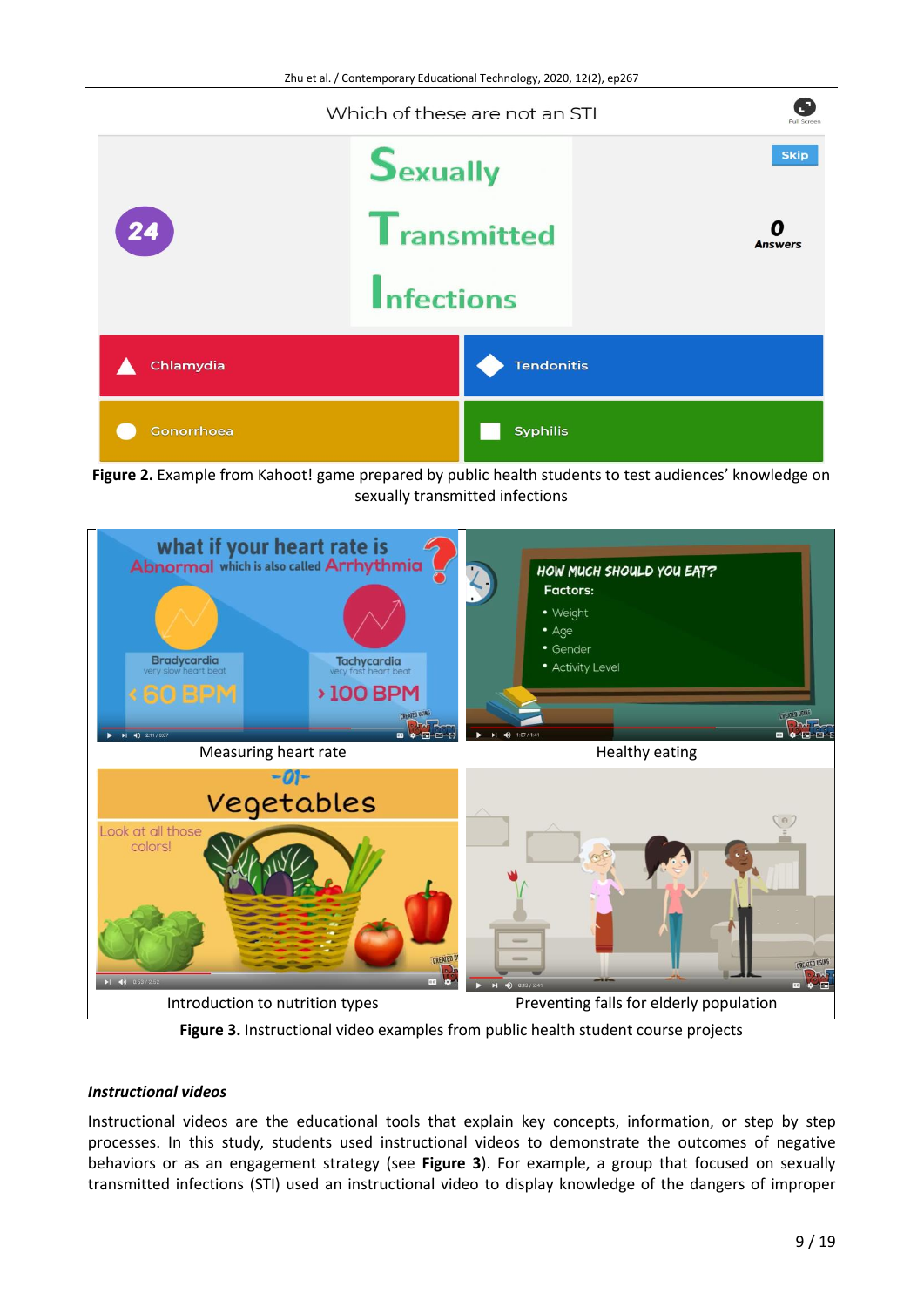condom use and unsafe sexual behaviors. In a similar vein, another group used short instructional videos to keep the participants' attention on some in-depth nutrition topics, rather than listening to a speaker for prolonged periods of time. **Figure 3** presents screenshots from the instructional videos prepared by the students.

#### *Handouts*

Printed materials in the form of handouts to deliver key information in the lecture were preferred by many groups for their efficiency. For instance, one group who designed training material related to how to build healthy meals for busy college students stated that handouts with healthy meal options and substitutions would be provided for easy access during class. That handout would be a reference object during the class as they progressed. In addition, handouts would serve as a type of independent study method for the students. They also stated in their lesson plan document that: "Handouts with recipes, healthy food options, and portion sizes will be given to students to take home so they can pin them up near their refrigerator for quick reference. This will also serve as an independent study method."

#### *PowerPoint presentation slides*

PowerPoint slides were found as one of the most frequently used instructional tools by the students. The group who created training on how to live a healthy life used PowerPoint slides as the main channel of information sharing as indicated in the following excerpt from a project planning document:

The first portion of the PowerPoint will include everything about nutrition. Facts, benefits, and why it isimportant. The second section ofthe PowerPoint will include physical activity such as how to fit it into a busy schedule, why it should be done frequently, and [the] benefits for it as well. The last section of the PowerPoint will provide stress management techniques, examples, the importance of it, and how it can improve one's life overall, especially while in college.

# *Infographics*

Infographics helped designers to communicate information or data in a visually attractive way. Novice IDs utilized this instructional tool to visualize important information and statistics in the instruction. One group felt that "the infographic will help visualize steps for good time management skill." Another group stated that: "We will create an infographic for visualization of common techniques used for managing stress." And a third group noted that: "There may be several infographics displayed throughout the presentation to help our audience better understand the material in a visual way." Clearly, infographics were a tool that was popular for this novice IDs. An example of such an infographic is in **Figure 4**.

Besides the instructional tools stated above, students also employed different assessment techniques to evaluate the effectiveness of the training. Firstly, self-assessment questions and quizzes were used before, during, and after the instruction. Such a variety of assessment techniques are illustrated in the following quotes.

... To test their knowledge on sexually transmitted diseases and allow each of the students to gather questions on things they are unsure of. This will help us understand what we need to go over in more debt with this group and what we can just quickly recap on.

... We have instant audience feedback. The quiz will give us access to our program participant skill level the moment they submit their quiz answers. This stress-related illness quiz has multiple strengths including, instant results, anonymous data, and we can test to identify what our audience is familiar with versus where they have gaps in knowledge.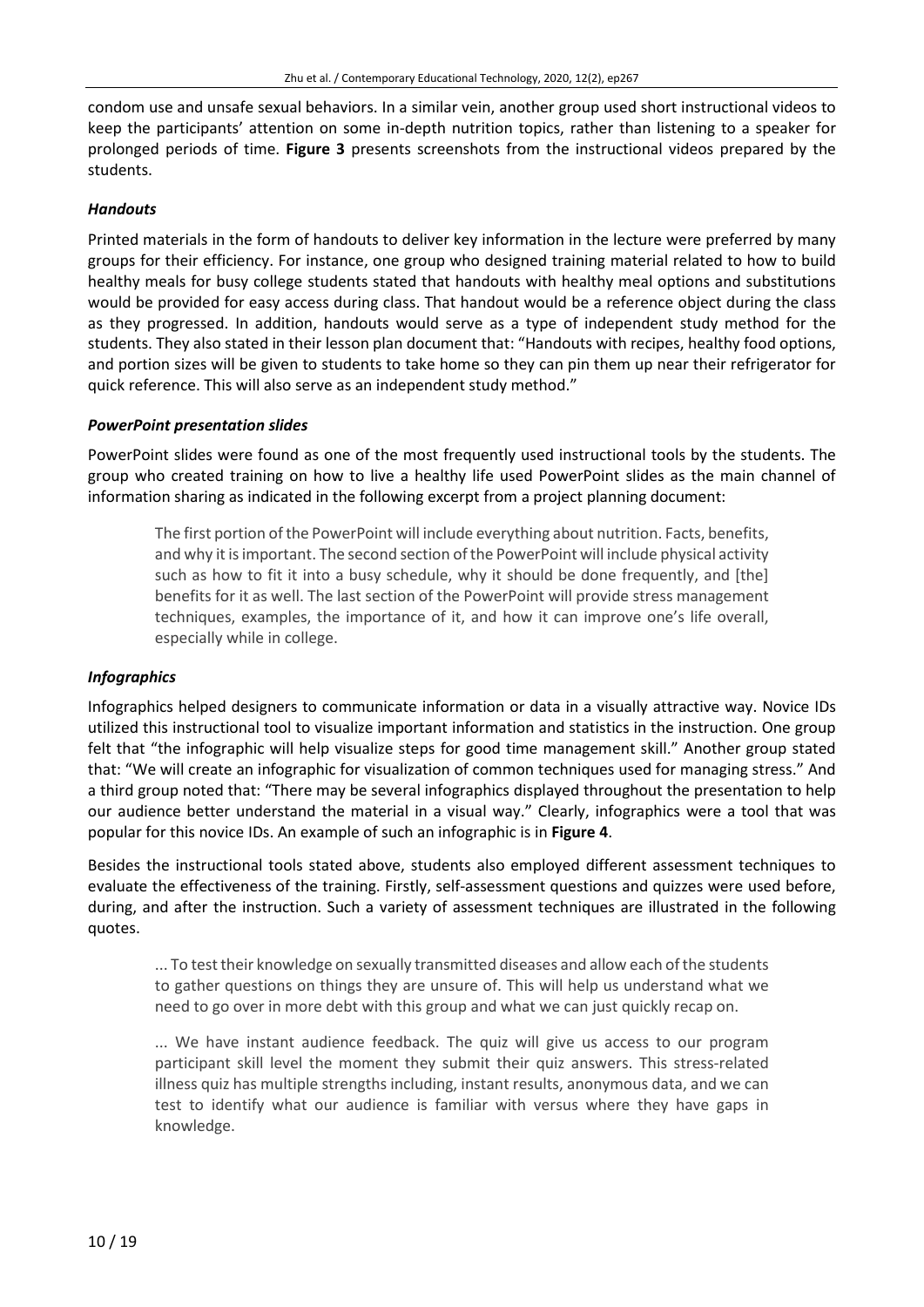

**Figure 4.** An example of infographic designed by the public health student group members

By giving our audience a quiz, we as instructors are able to receive evidence that our audience was fully engaged in our presentation the entire time and that they receive[d] the information correctly.

The second assessment technique is the use of exit tickets. This technique was stated as a summative test to have a measurable idea of the student's understanding of the material. Per the following quote, one group used emojis as exit tickets.

The ticket will display two questions: question one will be a selection of emojis and they will pick which one they feel best represents their interpretation and understanding of the information; the second question will be asking why they chose that emoji and will also ask them if they learned something, and, if they did, what was it.

Finally, a "Teach Back" technique was found as another assessment techniques employed by several project groups to check the understanding of the students. One group member explained it as follows:

We will implement teach back assessment. This will test the receptiveness of the students but also will get students comfortable in a group setting and they can personally share what resources they are most excit[ed] to implement. This will help grouping the students into similar groups so they can be better matched for better results.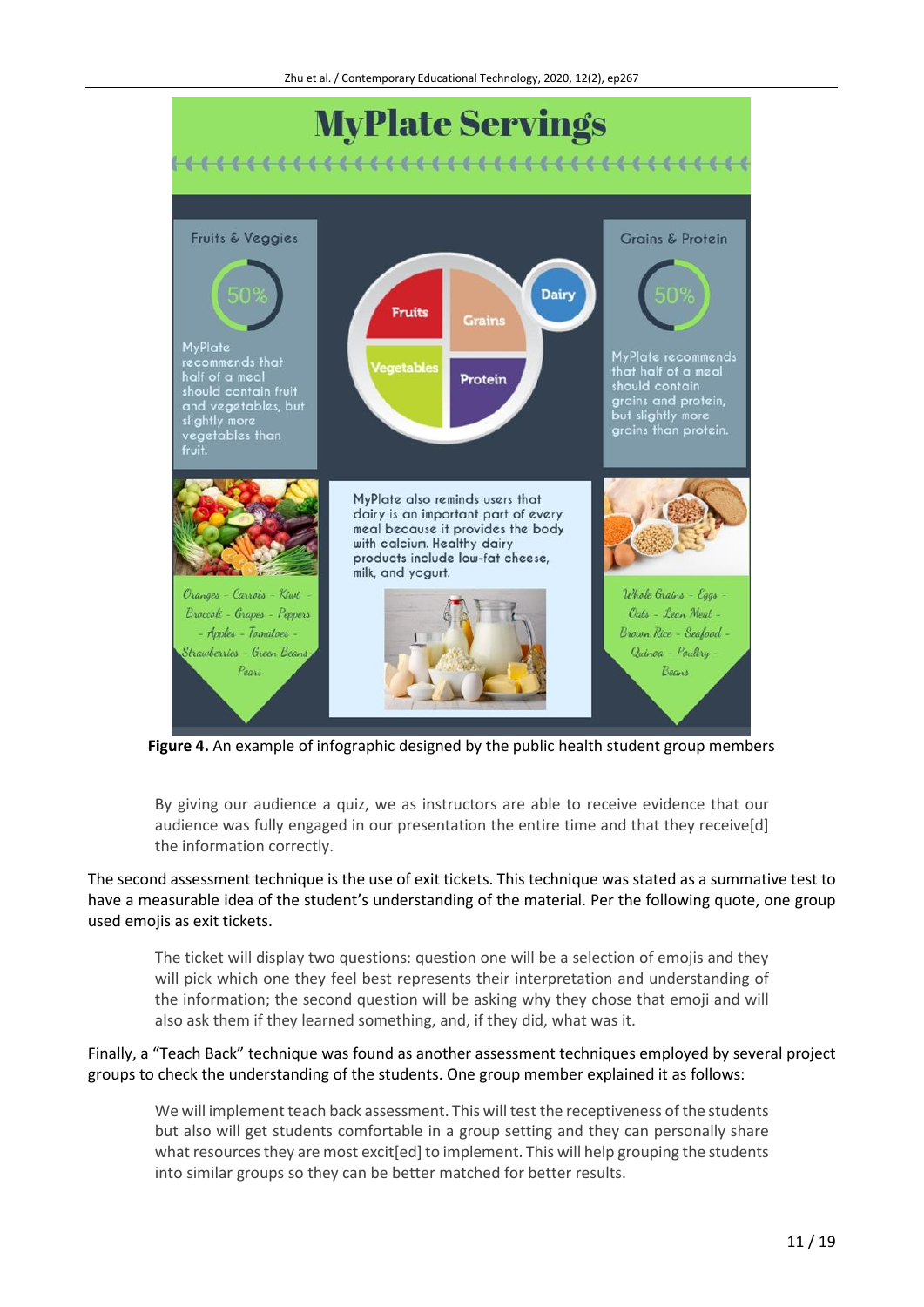## **RQ2: What are the Challenges that Novice Instructional Designers Encounter when they Design and Develop the Training?**

As the instructional design project was provided with a template following the ADDIE approach (Branch, 2009), the challenges that novice instructional designers reported that they encountered were categorized into four phases: (1) analysis phase, (2) design phase, (3) evaluation phase, and (4) implementation phase. A key challenge that students faced in the analysis phase was learner analysis. For example, one interviewee, Kai, stated that:

The learner analysis, this was something… I feel like it was something that kind of a little bit challenging for us, cause I've never done anything like that. For my idea, our target audience was college students here in Bloomington. The question asked [about] the prior knowledge and attitude... It was a little bit challenging, because we have to do a little bit of research. Because it depends on like what country you are. Some countries have different religious backgrounds or ideas towards sexual health. It had to like be very specific in talking about where our audience would be.

During the design phase, the reported challenge was the limited resources. For instance, Emily emphasized that "I think maybe the biggest challenge isthat we have very limited resources, and just being three students for a class project. We don't have any money and that kind of thing."

As no challenge was reported in the development phase, in this project, students were required to solicit feedback from both subject matter experts and the target audience before implementation. Challenges reported in this phase included that it is difficult for students to distinguish feedback from different stakeholders such as subject experts and the target audience. Kai, for example, mentioned:

We had the evaluation of the target audience to evaluate the outcomes. So, we understood that. Before that, we had an evaluation process from subject matter expert. Those two together kind oflike threw us off. We weren'tsure like what we were supposed to write, even though there were questions there.

Last, but not the least, the most frequently mentioned challenges were in [the] implementation phase. The challenges were primarily recruiting audience, technical issues(e.g., loading videos, use projectors, recording problems, etc.), and time management. To provide students authentic learning opportunities in this course, students were required to recruit their audience for their lesson plan delivery. They were stressed with finding enough of an audience given that the lesson was delivered around the mid-term or Week Eight. For instance, Emily stated that "It was more difficult just to find an audience near campus to do it."

Besides recruiting an adequate audience, technical issues were among the primary challenges. For example, Ana reported several technical challenges that her team faced during implementation. As she argued:

I think it was, for us, mostly technical difficulties... Like, I have brought in a camera and a camera didn't have enough memory. And I then brought a second memory for it. At that point I wasinside, I couldn't wait to transfer all of that data onto my computer of memory back... That would have made us rather late. And there were students already there and we didn't want to keep them waiting.

In addition, Demi's team faced other technical challenges as she admitted:

We had some technical difficulties like during the first poll, it wasn't unlocked. So they [students] weren't able to respond. But then we had it unlock[ed]. Then, we also had difficulties with the PowerPoint, like the Internet crashed. And so we were to try to get it back.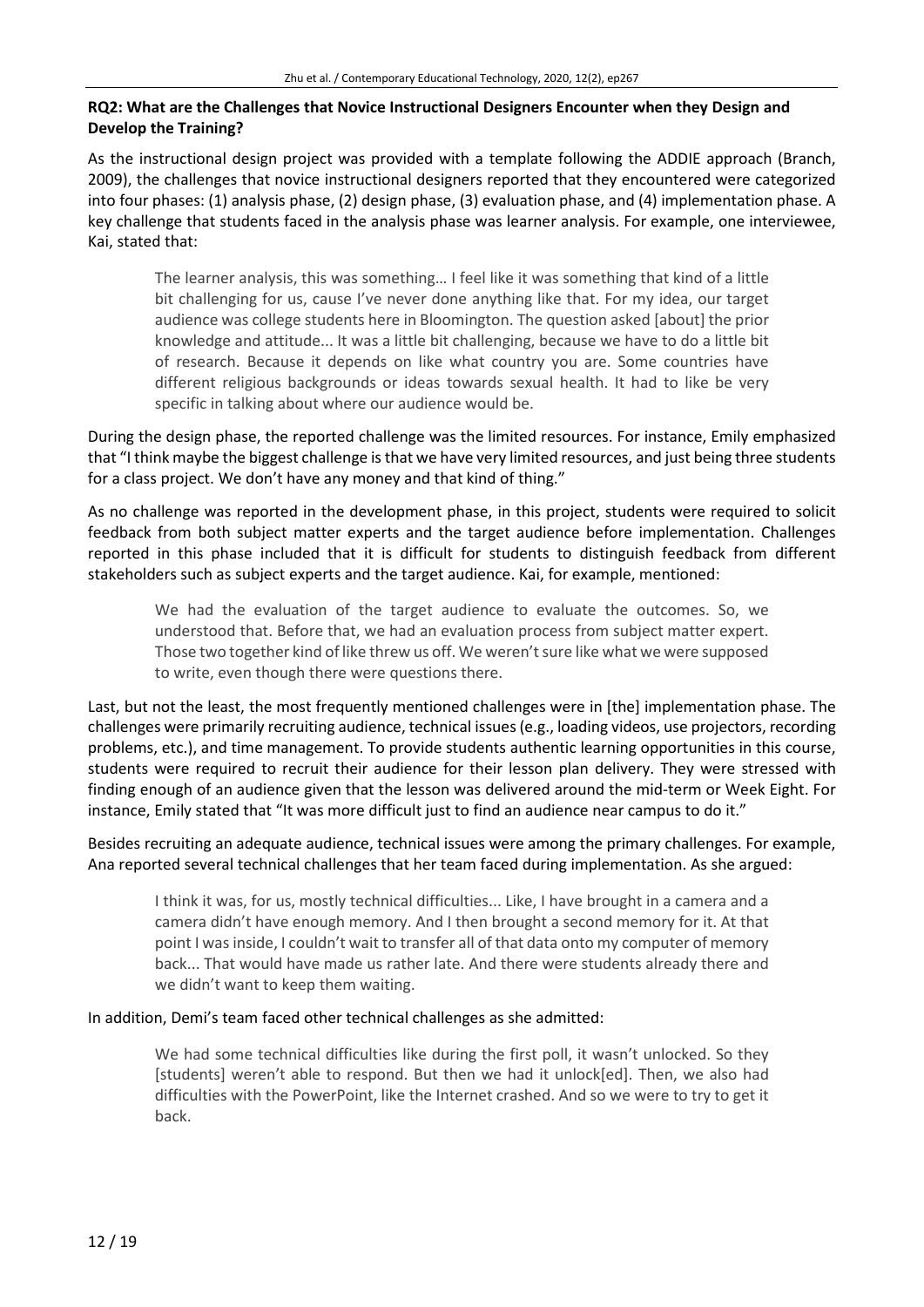As all the novice instructional designers in this course worked in a group with two to three teammates, they encountered challenges during collaboration. The most important issue or challenge related to their time schedule. As Melinda revealed, there were many issues that their team faced:

The only bad thing about it was working with a partner. It is kind of hard [with] different schedules, so it is hard meeting up. I think the hardest part is to find a date that work[s] for everybody. We have like a long time to do it like she gave us a decent amount of time to do it but it was just hard to find.

Overall, a variety of challenges were encountered by students during the analysis, design, evaluation, and implementation phases. However, it seems that novice ID's in the present study rarely reported that they experienced challenges during the development phase.

## **RQ3: How is Novice Instructional Designers' Judgment Manifested in the Design Process?**

Through qualitative analysis of interview and document data, the design judgments of novice instructional designers were primarily manifested in five different ways; namely, (1) framing judgment, (2) core judgment, (3) instrumental judgment, (4) navigational judgment, and (5) appearance judgment. We detail each of these judgments below.

## *Framing judgment*

As mentioned earlier, framing judgment is an entry point in the design, which defines and embraces the space of potential design outcomes (Nelson & Erik, 2012). The novice IDs used framing judgment to better envision the design problems and scope. For instance, in the document, one team mentioned that they framed the scope based on their own values.

The topic we decided to choose is "How to cope with stress and anxiety by using meditation." We decided to select this topic because it is a healthy way to consider in stress management. When people hear the word meditation, they generally think it is something connected to spirituality, but it is actually a way to collect your thoughts.

In terms of selecting their audience for the lesson plan projects, another team considered the needs of the audience by saying that, "This is significant to teach to college freshman because every student faces some sort of challenge with living somewhere new and attempting to adapt to all the changes that come with it."

In accordance with the document data, the interview data also reflect novice instructional designers using framing judgment in their design. For instance, Ana expressed how her team framed the problem in the interview below.

We chose anxiety and college students. And the reason why we chose this is because we are college students ourselves, and we experience it all the time...We could bring in an instructional program that students could truly benefit from, rather than the regular programs that are usually put on campus by different organizations like CAPS.

#### *Core judgment*

Core judgments are usually buried deep inside people (Nelson & Stolterman, 2012). In this study, diverse core judgments were manifested in novice instructional designers in many ways, including: (1) instruction should be interesting and engaging; (2) instruction should be accessible; and (3) instruction should be effective. First, novice instructional designers held a core judgment that instruction should be interesting and engaging. For instance, Melinda's team stated that:

By using a Prezi rather than a regular presentation, we will be allowed to use audio tools and video tools within the information being presented to create a more creative overall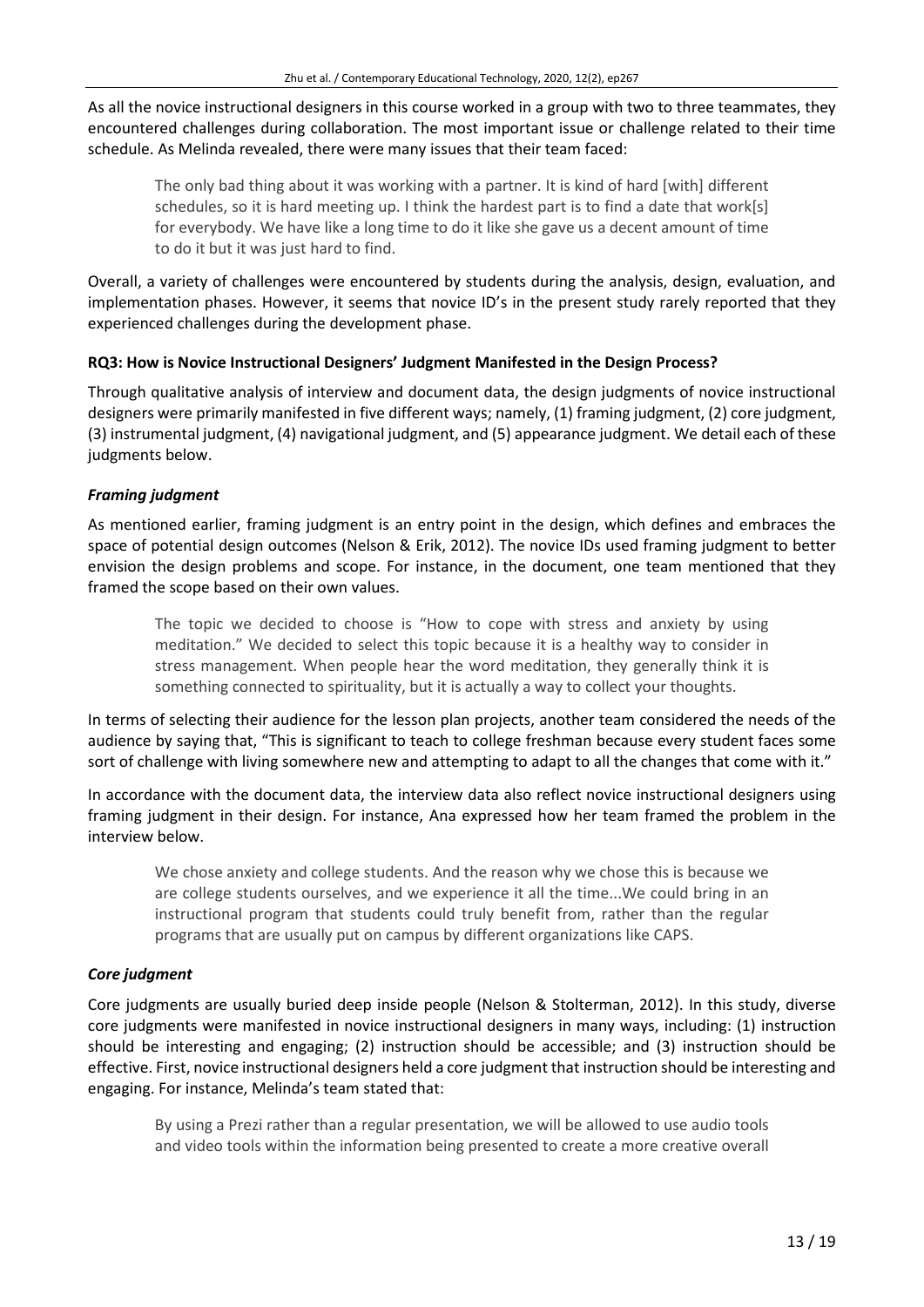presentation that is still organized to help capture the learners' attention more and keep them interested in the topic.

To engage learners, some novice IDs had the idea that incentives can engage learners. As one team mentioned, "The smoothies will engage our audience because it is an incentive to stay and participate during the instruction."

Another core judgment held by novice IDs is that instruction should be accessible. As one team revealed, "We will make sure to provide them with a small description in order to remind them that the environment is inclusive and open to everyone."

Finally, novice IDs perceived that instructions should be effective for learners. One group noted that "Our reasons for conducting these two assessments are to see if participants actually improved their time management skills, and if our educational training is effective for learners."

## *Instrumental judgment*

Instrumental judgments in this study connote that the designers deal with choice and mediational means within the context of prescribed ends (Nelson & Stolterman, 2012). Anything that can be used as a means to a purpose can be considered instruments. It is a broad concept that might cover physical space, multimedia, etc. One team, for instance, revealed their instrumental judgment by identifying the appropriate location for instructional delivery, "There are no students on the McDonalds residence hall floor that would require any accommodations. The room, however, is inclusive and provides easy access for anyone who may need [it] if needed."

Interestingly, most of the instrumental judgments were manifested through multimedia use. For example, one team said, "We provide videos to keep the attention of students while providing information on different techniques for managing and coping with stress." As per the quote below, another team held similar judgments on video use in instruction:

The training will take place face to face, but in addition to the training, there will be a short five minute video to summarize the benefits of meditation. After the video, there will be an interactive demonstration in which students will participate and actually learn meditation skills.

# *Navigational judgment*

Navigational judgment refers to making the right choice in a complex and unpredictable situation (Nelson & Stolterman, 2012). Given that novice ID's often face complex and unpredictable situations, navigational judgment is manifested in their design process. One team stated how they altered the learning environment based on the content of the teaching as "Tables and chairs can also be moved around in order to have enough space to practice meditation." Similarly, another team evaluated the prior experience of the audience to make their instructional decisions. As they stated, "A small portion of students have experienced large scale presentations held within auditoriums before. Both small scale presentations as well as larger scale presentations could be effective."

# *Appearance judgment*

Since this course covers both visual design and instructional design topics, visual design plays a crucial role in the instructional design processes and procedures of novice instructional designers. Appearance judgment refers to the determination of style, nature, character, and experience (Nelson & Stolterman, 2012). In this study, novice instructional designersintegrated visual design principles within instructional design processes. For instance, one team expressed their attention to visual design for instruction by stating, "We used alignment within our PowerPoint to ensure it is clean, organized, and easy to read. We used space within the brochure of our program to help the important designs of it stand out better." Such remarks concur with the previous example, another team manifested their appearance judgment while they chose different colorsfor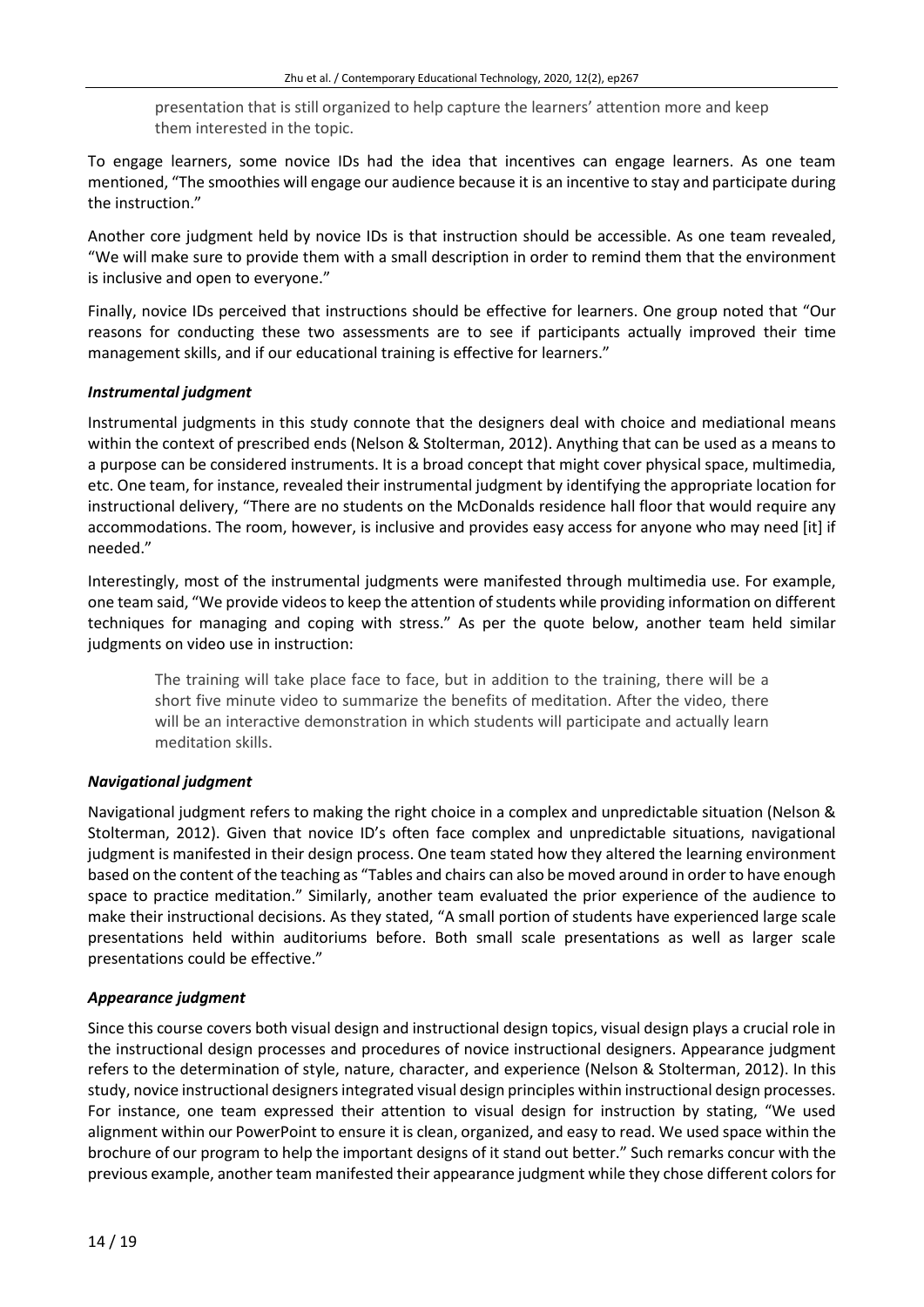their instructional materials. As they stated, "we chose colors related to health (green, yellow, and white) that links to some of the same colors included within the pictures for our PowerPoint."

#### **LIMITATIONS OF THE STUDY**

Some limitations exist in this study. First, the study settings were limited to two classes with students majoring in public health. If additional students' design practices and judgments were examined, it might provide a more comprehensive picture of the design processes and judgments of undergraduate public health majors. Second, both interviews and documents were self-reported data, which might not accurately reflect novice instructional designers' practices or perceptions of instructional design. Those intending to address this issue might directly observe the design processes of novice instructional designers. Such observational data can help the researcher with data triangulation. In addition, students enrolled the design course were from different academic levels including freshmen, sophomores, juniors, and seniors. We did not investigate whether student's academic level influences their design judgments.

## **DISCUSSIONS AND CONCLUSIONS**

This case study examines design practices, challenges, and judgment of novice IDs majoring in the public health field. The purpose of this study is to better understand how novice IDs' design practices and design judgment are used in authentic instructional design projects to provide them with enhanced educational supports. The findings reveal that: (1) online games, (2) instructional videos, (3) handouts, (4) PowerPoint presentation slides, and (5) infographics were designed and used by novice IDs. In the midst of the various challenges that were encountered, framing judgment, core judgment, instrumental judgment, navigational judgment, and appearance judgment were manifested in the design process of novice instructional designers.

Public health students, as novice instructional designers, demonstrated using framing judgment by providing generic rationales for their design problems. The design problems were mostly framed based on public health students' past experiences and core judgments which are usually buried deep inside one's belief system. For example, in the case of the safe sex education, the students framed the issue by stating that sex education is important for college students. However, they failed to provide any depth or extended details regarding why this is the case.

Such results coincide with previous literature that novice instructional designers are more likely to capture the surface features of the design problem while missing opportunities to integrate or connect different issues and pieces of information (Ertmer & Stepich, 2005). In contrast, experts tend to grasp the underlying principles and connections (Ertmer & Stepich, 2005; Ertmer et al., 2008; Rowland, 1992). Given these differences, novices attempt to solve the problem quickly based on the surface differences and commit to a solution quickly (Rowland, 1992). Although the subjective position of novice IDs is important, they also need to be taught how to frame the problem based on the objective evidence outside of their own subjectivity. Thus, more practical decision-making models such as SWOT, which refers to strengths, weaknesses, opportunities, and threats (Leigh, 2010), might be helpful to guide novice IDs when addressing instructional design problems and challenges.

Another critical use of designer judgment is core judgment that refers to subconscious limits of value and meaning. In this study, we found that making instruction interesting and engaging, accessible, and effective are some of the core judgments held by the participants. This finding is in line with Boling et al.'s (2017) study which indicated that while designer judgment is rarely discussed in the ID field, designers appear to bring core judgments into their design efforts. In addition, the core judgments identified from the novice instructional designers in the present study also echoed with the perspective of Merrill, Drake, Lacy, and Pratt (1996). Merrill and his colleagues argued that instruction should make "the acquisition of knowledge and skill more efficient, effective, and appealing." (p. 6) Thus, public health educators can leverage students' current design judgment and shape their judgment in the design process if and when the situation arises.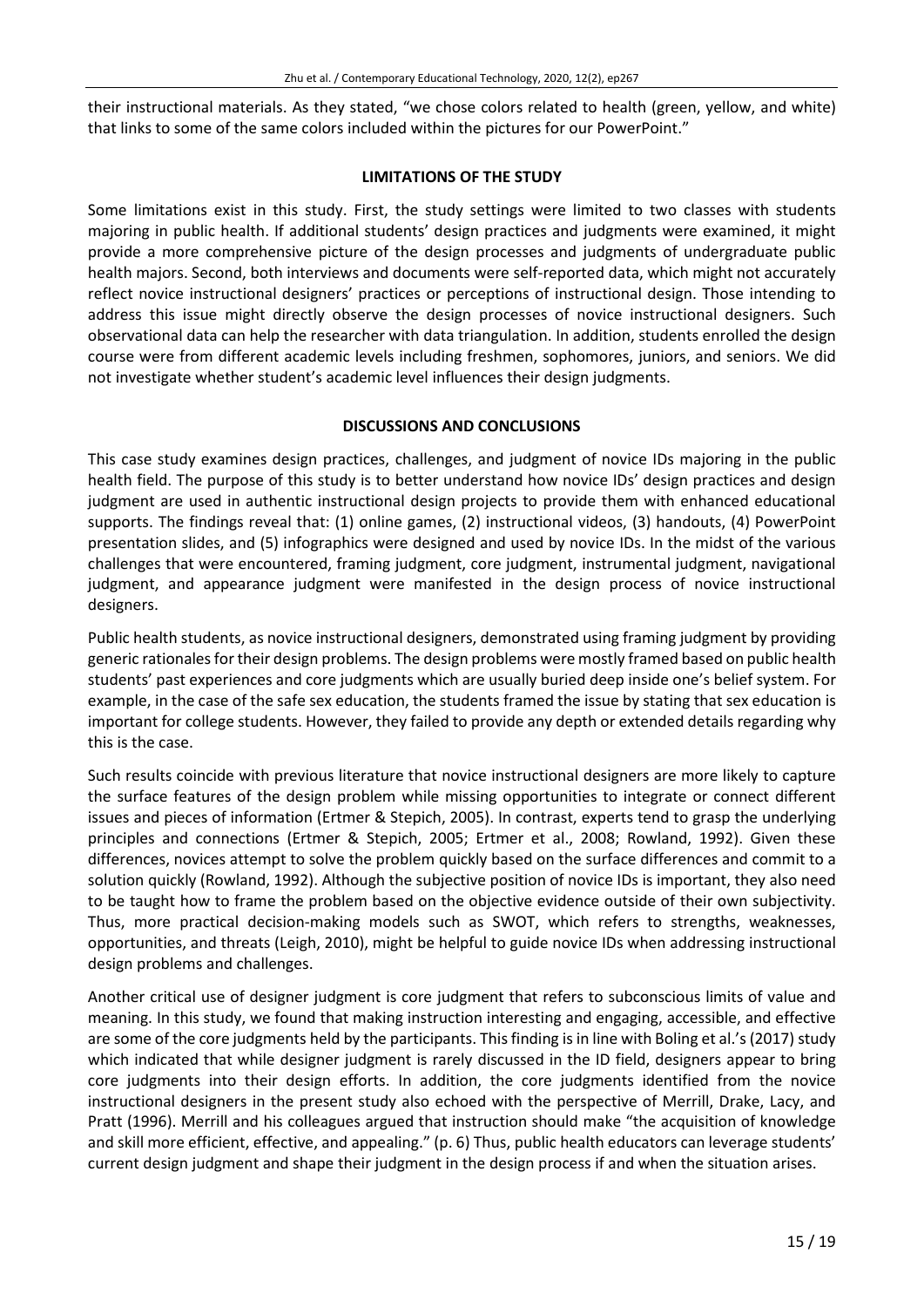Third, the selection and design of online games, instructional videos, handouts, PowerPoint Presentation slides, and infographics were found to be outcomes of novice designers using their instrumental judgment. Novice instructional designers selected assorted instruments to meet their different purposes using their judgment. However, the tools and resources that they selected were primarily limited to the instruments presented by the instructors. Therefore, instructors should be cautious about the scope of possible instruments presented to learners. As indicated by Lachheb and Boling (2018), it would be beneficial to teach students how to select the needed tools, resources, and materials, rather than which instruments should be used.

Next, the study found that novice instructional designers demonstrated their appearance judgment using their theoretical visual design knowledge about contrast, color, white space, emphasis, and unity to their training materials. This finding suggests that visual design plays a vital role in instructional design. Thus, instruction on visual elements (e.g., line, shape, volume, color, and texture) and visual design principles (e.g., unity, hierarchy, balance, contrast, scale, and dominance) might enhance their appearance judgment while designing public health training or lessons.

Finally, the novice instructional designers encountered challenges during the analysis, design, evaluation, and implementation phases of the project. Honnebein (2019) discussed these challenges under the name of 'constraints' that refer to the availability of resources such as money, time, and other tools. In particular, many technical issues including poor Internet connections and media demonstration appeared during implementation phases. Some of the novice instructional designers demonstrated their navigational judgment to solve problems. However, most of them failed in these complex situations. As several scholars have indicated, design situations are complex and unpredictable (e.g., Nelson & Stolterman, 2012; Schön, 1983). Given such complexity, instructional designers should be ready to use their judgment to handle problems and challenges as they arise. Thus, educators might prepare students to be structured and organized, and, at the same time, be flexible and open to uncertainties.

Overall, this study revealed novice IDs' design practices, challenges, and judgments used in their instructional design practices. The findings may inform public health educators of students' experiences and perceptions of instructional design. With a comprehensive understanding of novice IDs' design practices and judgments, educators can better facilitate learners in their learning processes and develop and shape students' design judgments that are related to specific instructional design situations. In other words, academic investigations and discussions on the novice IDs' design conditions (e.g., learner, content, context, and constraints) and values (e.g., goals and framing priorities) would help educators better understand how novice, student IDs make judgments about effective instructional design and help educators better facilitate their students' instructional design processes and decision making.

#### **ACKNOWLEDGEMENTS**

We would like to thank Indiana University Professors Elizabeth Boling and Erik Stolterman who influenced aspects of this manuscript with their consultative advice and design ideas and frameworks.

#### **REFERENCES**

- Bernhardt, J. M. (2004). Communication at the core of effective public health. *American Journal of Public Health,* 94, 2051-2053. <https://doi.org/10.2105/AJPH.94.12.2051>
- Berrett, D. (2016, February 29). Instructional design: Demand grows for a new breed of academic. *The Chronicle of Higher Education*. Retrieved from [http://chronicle.com/article/Instructional-](http://chronicle.com/article/Instructional-Design/235425)[Design/235425](http://chronicle.com/article/Instructional-Design/235425)
- Boling, E., & Gray, C. M. (2014). Design: The topic that should not be closed. *TechTrends,38* (6), 17-19. Retrieved from https://www.researchgate.net/profile/Colin Gray3/publication/267451246 Design [The\\_topic\\_that\\_should\\_not\\_be\\_closed/links/544fcf380cf24e8f7374a821.pdf](https://www.researchgate.net/profile/Colin_Gray3/publication/267451246_Design_The_topic_that_should_not_be_closed/links/544fcf380cf24e8f7374a821.pdf)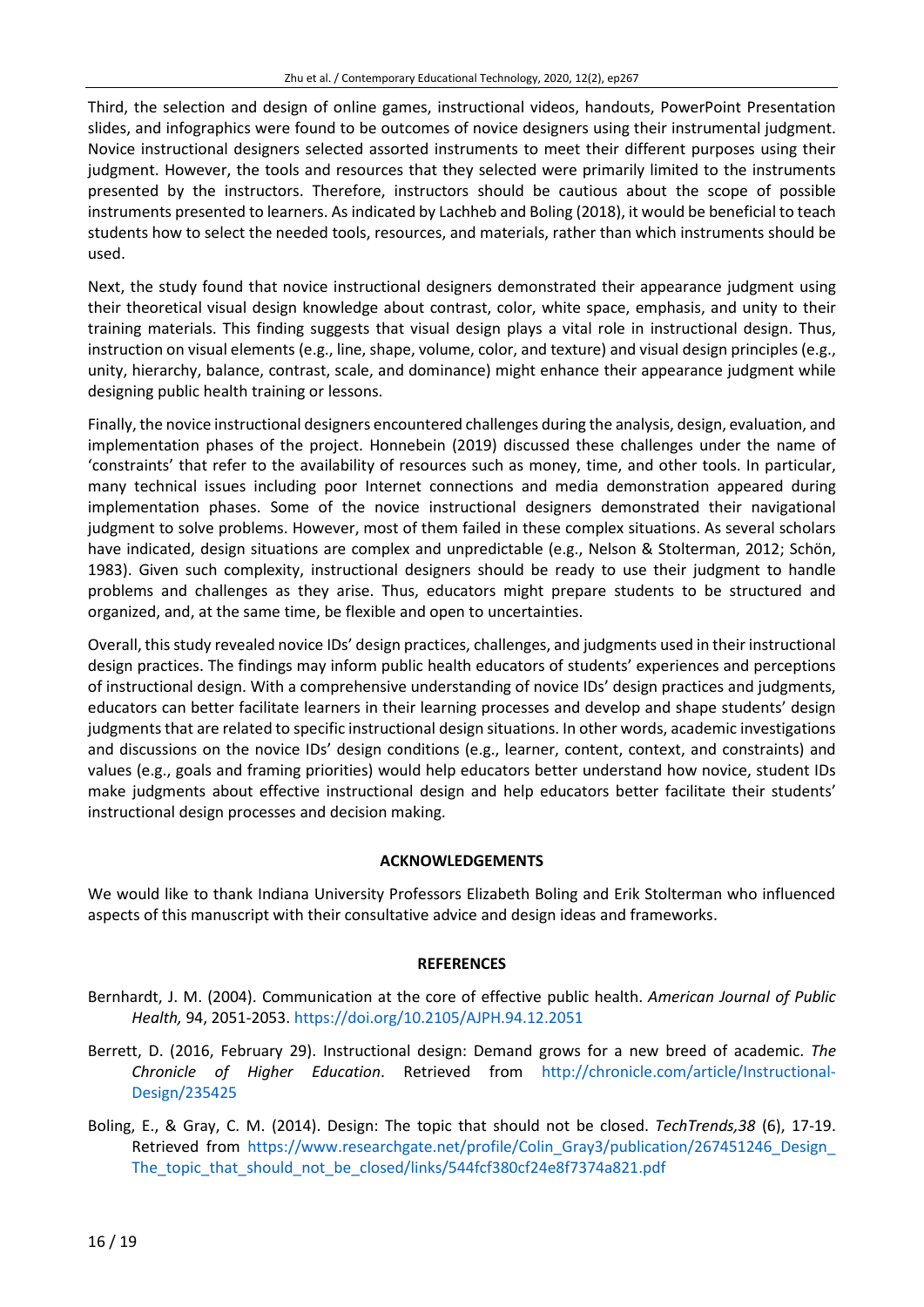- Boling, E., Alangari, H., Hajdu, I. M., Guo, M., Gyabak, K., Khlaif, Z., ... & Bae, H. (2017). Core judgments of instructional designers in practice. *Performance Improvement Quarterly*, *30*(3), 199-219. <https://doi.org/10.1002/piq.21250>
- Branch, R. M. (2009). *Instructional design: The ADDIE approach.* New York, NY: Springer. <https://doi.org/10.1007/978-0-387-09506-6>
- Braun, V., Clarke, V., & Rance, N. (2014) How to use thematic analysis with interview data (process research). In Vossler, A. and Moller, N. P. (Eds.), *The counselling and psychotherapy research handbook*. London: Sage.
- Calhoun, J. G., McElligott, J. E., Weist, E. M., & Raczynski, J. M. (2012). Core competencies for doctoral education in public health. *American Journal of Public Health, 102*(1), 22-29. <https://doi.org/10.2105/AJPH.2011.300469>
- Community Health Network. (n.d.). Retrieved from [https://www.ecommunity.com/careers/jobs/](https://www.ecommunity.com/careers/jobs/community-health-advocate-1903850) [community-health-advocate-1903850](https://www.ecommunity.com/careers/jobs/community-health-advocate-1903850)
- Cross, N. (2004). Expertise in design: An overview. *Design Studies, 25*(5), 427-441. [https://doi.org/10.1016/](https://doi.org/10.1016/j.destud.2004.06.002) [j.destud.2004.06.002](https://doi.org/10.1016/j.destud.2004.06.002)
- Dabbagh, N., & Bannan-Ritland, B. (2004). *Online learning: Concepts, strategies, and application*. Upper Saddle River, NJ: Pearson Education, Inc.
- Dick, W., Carey, L., & Carey, J. O. (2008). *The systematic design of instruction*. Columbus, Ohio: Pearson Higher Ed.
- Dijkstra, S. (2005). Cognition and instructional design for problem-based learning. In J. M. Spector, C. Ohrazda, A. V. Schaack, & D. A. Wiley (Eds.), *Innovations in instructional technology* (pp. 187-206). Mahwah, NJ: Erlbaum.
- Dufresne, R. T., Gerace, W. J., Hardiman, P. T., & Mestre, J. P. (1992). Constraining novices to perform expertlike problem analyses: Effects on schema acquisition. *Journal of the Learning Sciences*, *2*(3), 307-331. [https://doi.org/10.1207/s15327809jls0203\\_3](https://doi.org/10.1207/s15327809jls0203_3)
- Ertmer, P. A., & Stepich, D. A. (2005). Instructional design expertise: How will we know it when we see it? *Educational Technology, 45*(6), 38-43. Retrieved from [http://www.jstor.org/stable/44429251?seq=1#](http://www.jstor.org/stable/44429251?seq=1#page_scan_tab_contents) [page\\_scan\\_tab\\_contents](http://www.jstor.org/stable/44429251?seq=1#page_scan_tab_contents)
- Ertmer, P. A., Stepich, D. A., York, C. S., Stickman, A., Wu, X. L., Zurek, S., &Goktas, Y. (2008). How instructional design experts use knowledge and experience to solve ill‐structured problems. *Performance Improvement Quarterly*, *21*(1), 17-42. <https://doi.org/10.1002/piq.20013>
- Gray, C. M., Dagli, C., Demiral-Uzan, M., Ergulec, F., Tan, V., Altuwaijri, A. A., & Boling, E. (2015). Judgment and instructional design: How ID practitioners work in practice. *Performance Improvement Quarterly, 28*(3), 25-49. <https://doi.org/10.1002/piq.21198>
- Greeno, J. G., Korpi, M., Jackson, D., & Michalchik, V. (1990). Ill-structured problem solving in instructional design. *Proceedings of the Annual Conference of the Cognitive Science Society*, (pp. 939-946). Hillsdale, NJ: Erlbaum.
- Honebein, P. C. (2019). Exploring the galaxy question: The influence of situation and first principles on designers' judgments about useful instructional methods. *Educational Technology Research and Development*, *67*(3), 1-25. <https://doi.org/10.1007/s11423-019-09660-9>
- Intentional Futures (2016, April). *Instructional design in higher education*. Gates Foundation and Intentional Futures. Retrieved from [https://intentionalfutures.com/wp-content/uploads/2017/08/Instructional-](https://intentionalfutures.com/wp-content/uploads/2017/08/Instructional-Design-in-Higher-Education-Report.pdf)[Design-in-Higher-Education-Report.pdf](https://intentionalfutures.com/wp-content/uploads/2017/08/Instructional-Design-in-Higher-Education-Report.pdf)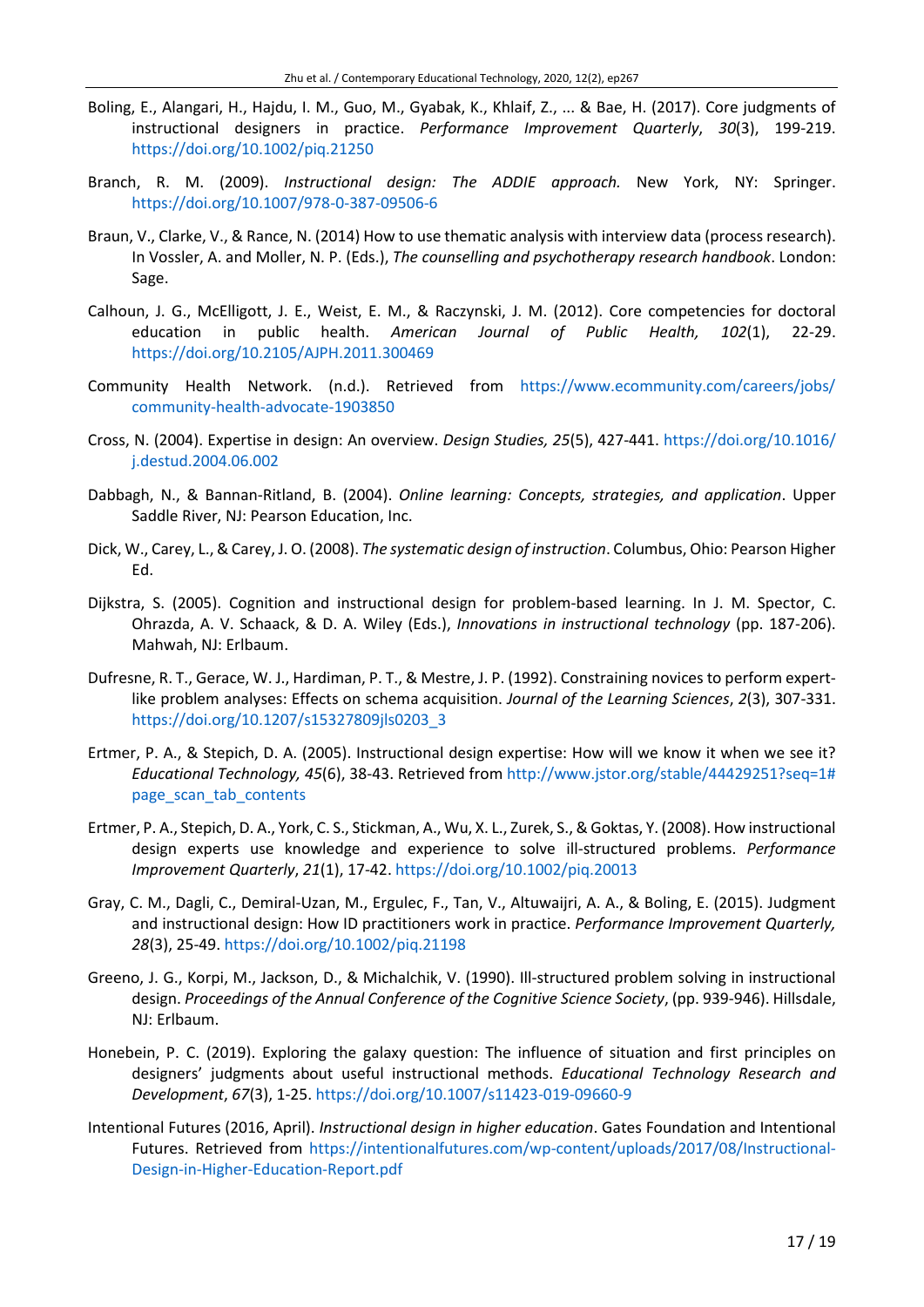- Januszewski, A., & Molenda, M. (2008). *Educational technology: A definition with commentary*. New York: Lawrence Erlbaum Associates
- Jonassen, D. H., & Hernandez-Serrano, J. (2002). Case-based reasoning and instructional design: Using stories to support problem-solving. *Educational Technology Research & Development, 50*(2), 64-77. <https://doi.org/10.1007/BF02504994>
- Keller, J. M. (1984). *Use of the ARCS model of motivation in teacher training*. In K. E. Shaw (Ed.), Aspects of educational technology: Volume XVII. Staff development and career updating. London: Kogan Page.
- Kim, J. (2018, March 8). Career opportunities at the intersection of learning and technology: A talent shortage? *Inside Higher Ed*. Retrieved from [https://www.insidehighered.com/blogs/technology-and](https://www.insidehighered.com/blogs/technology-and-learning/career-opportunities-intersection-learning-and-technology)[learning/career-opportunities-intersection-learning-and-technology](https://www.insidehighered.com/blogs/technology-and-learning/career-opportunities-intersection-learning-and-technology)
- Kim, J., & Ryu, H. (2014). A design thinking rationality framework: Framing and solving design problems in early concept generation. *Human-Computer Interaction, 29*(5-6), 516-553. <https://doi.org/10.1080/07370024.2014.896706>
- Kirschner, P. A., Sweller, J., & Clark, R. (2006). Why minimal guidance during instruction does not work: An analysis of the failure of constructivist, discovery, problem-based, experiential, and inquiry-based learning. *Educational Psychologist, 41*(2), 75-86. [https://doi.org/10.1207/s15326985ep4102\\_1](https://doi.org/10.1207/s15326985ep4102_1)
- Lachheb, A., & Boling, E. (2018). Design tools in practice: Instructional designers report which tools they use and why. *Journal of Computing in Higher Education, 30*(1), 34-54. Retrieved from <https://link.springer.com/article/10.1007/s12528-017-9165-x>
- Leigh, D. (2010). SWOT analysis. In R. Watkins & D. Leigh (Eds.), *Handbook of improving performance in the workplace*, *vol. 2: Selecting and implementing performance interventions* (pp. 115-140). Silver Spring, MD: ISPI. <https://doi.org/10.1002/9780470587102.ch5>
- Merrill, D. (2002). A pebble-in-the-pond model for instructional design. *Performance Improvement, 41*(7), 41- 46. <https://doi.org/10.1002/pfi.4140410709>
- Merrill, M. D., Drake, L., Lacy, M.J., Pratt, J. (1996). Reclaiming instructional design. *Educational Technology, 36*(5), 5-7. Retrieved from <http://mdavidmerrill.com/Papers/Reclaiming.PDF>
- Morrison, G. R., Ross, S. M., Kemp, J. E., & Kalman, H. (2010). *Designing effective instruction*. New York, NY: John Wiley & Sons.
- Nelson, H. G., & Stolterman, E. (2012). *The design way: Intentional change in an unpredictable world (2nd ed.)*. Cambridge, MA; London, UK: MIT Press. <https://doi.org/10.7551/mitpress/9188.001.0001>
- Paulus, T., Lester, J., & Dempster, P. (2013). *Digital tools for qualitative research*. Thousand Oaks, CA: Sage. <https://doi.org/10.4135/9781473957671>
- Perez, R. S., Johnson, J. F., & Emery, C. D. (1995). Instructional design expertise: A cognitive model of design. *Instructional Science, 23*(5-6), 321-349. <https://doi.org/10.1007/BF00896877>
- Reigeluth, C. M., Beatty, B., & Myers, R. (2016). *Instructional-design theories and models, Vol. IV: The learnercentered paradigm of education*. New York, NY: Routledge. <https://doi.org/10.4324/9781315795478>
- Reigeluth, C. M., & Carr-Chellman, A. (1999). *Instructional-design theories and models (Vol. II): A new paradigm of instructional theory*. New York, NY: Lawrence Erlbaum.
- Reiser, R. A. (2002). A history of instructional design and technology. In R. A. Reiser, and J.V. Dempsey (Eds.), *Trends and issues in instructional design and technology* (pp. 26-53). Upper Saddle River, NJ: Merrill Prentice Hall.